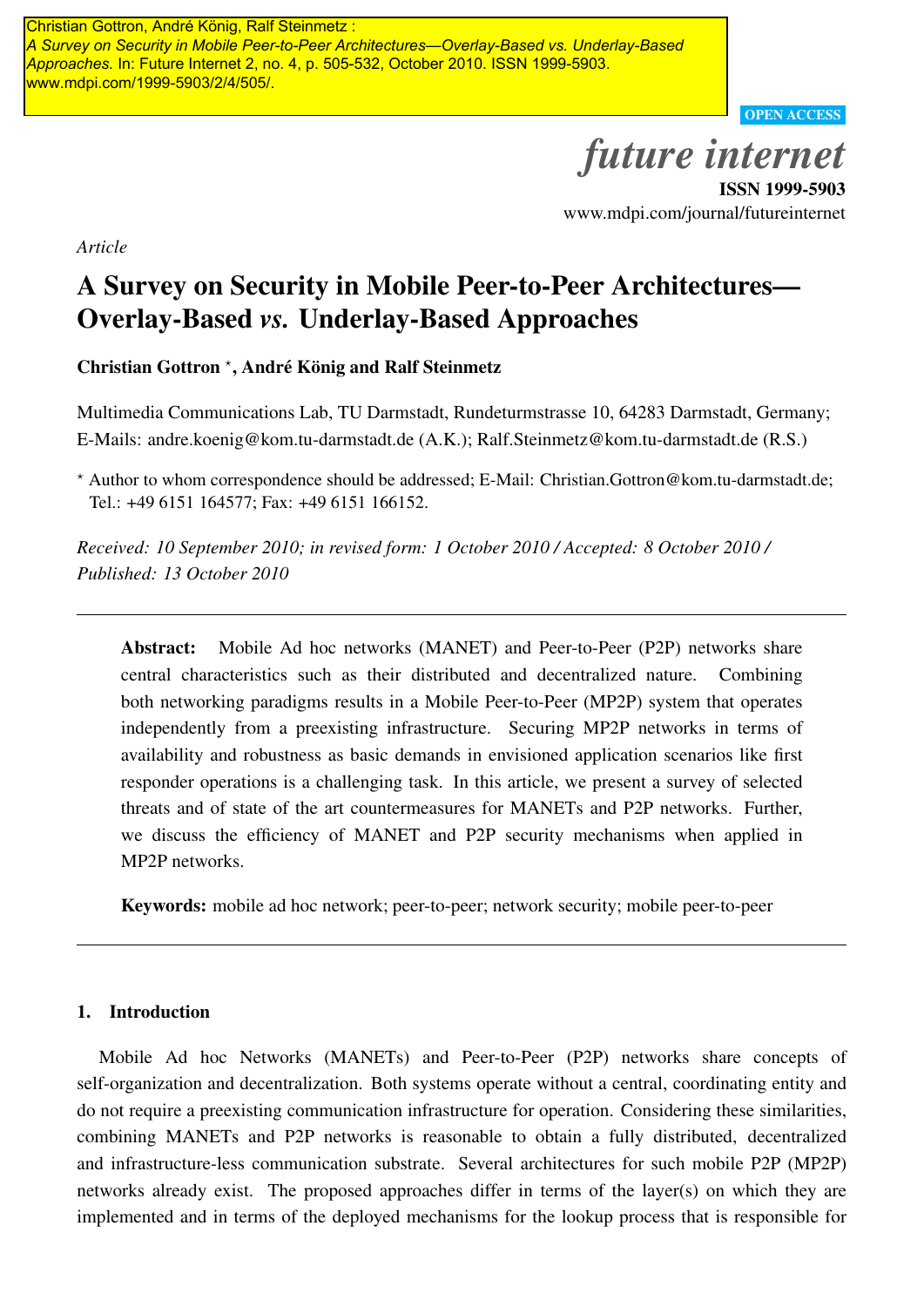locating services available in the system as well as in terms of the self-organized network maintenance. Combining both architectures at a single layer or enabling a cross-layer information exchange may increase network efficiency since the overhead for network operation and maintenance can be reduced.

Mostly, an MP2P network benefits from its inherent self-x features as, e.g., a single node failure will (most probably) not affect the whole network. Yet, on the other hand, securing decentralized networks in common and MP2P networks in particular is a challenging task. The routing algorithms for both P2P networks and MANETs have to rely on the benign behavior of the nodes forming the network to forward messages to the destination correctly. In both architectures, nodes join and leave the network in a flexible way. Due to this, both are susceptible to routing or Sybil attacks. On the other hand, various MANET and P2P related security measures were proposed to increase the robustness of the routing algorithms and to detect Sybil attacks. However, the question on which layer the countermeasures has to be implemented to optimize the network security and efficiency in MP2P networks is still open.

In this paper, we survey different approaches proposed for establishing Mobile P2P (MP2P) networks and briefly summarize the basics of the underlying MANET and P2P architectures. Further, we survey selected attacks on both basic architectures independently from each other and derive the effects of those attacks on MP2P networks. As the attacks we selected are well known, several countermeasures exist. We compare these countermeasures and discuss their efficiency concerning the requirements of MP2P networks. Further, we propose a first outline of a cross-layer countermeasure for MP2P networks that may increases the robustness to multiple routing attacks.

In Section 2 we introduce P2P networks; we describe basic architectures including lookup algorithms and point out major challenges. In the next section, we focus on MANET architectures and challenges. In Section 4, we present the three different categories of MP2P architectures that have been proposed by now and, in Section 5, we survey attacks and countermeasures for the three presented architectures. In the last section, we summarize the discussed attacks on mobile P2P networks and provide an outlook on our future work in this area.

## 2. Foundations of Peer-to-Peer

This chapter provides background information on P2P networks. After a short introduction, we present P2P architectures and lookup algorithms. We further identify major challenges regarding P2P security.

#### *2.1. Introduction*

P2P networks are used for file sharing, voice chat and many more services nowadays. While we focus on Distributed Hash Tables (DHT) in this paper, several other architectures were also proposed. We basically have to distinguish between *structured* and *unstructured* networks [\[1](#page-24-0)]. *Unstructured P2P* networks can be further subdivided into *centralized*, *pure*, and *hybrid P2P* networks.

*Centralized P2P* networks require a central entity for the lookup of the provided services (e.g., locating stored objects in a file sharing scenario). Requests for content and notifications of new content have to be sent to this entity which stores the IP addresses of nodes offering services, thus providing lookup information. This way, every request can be served after a single hop in the P2P overlay but at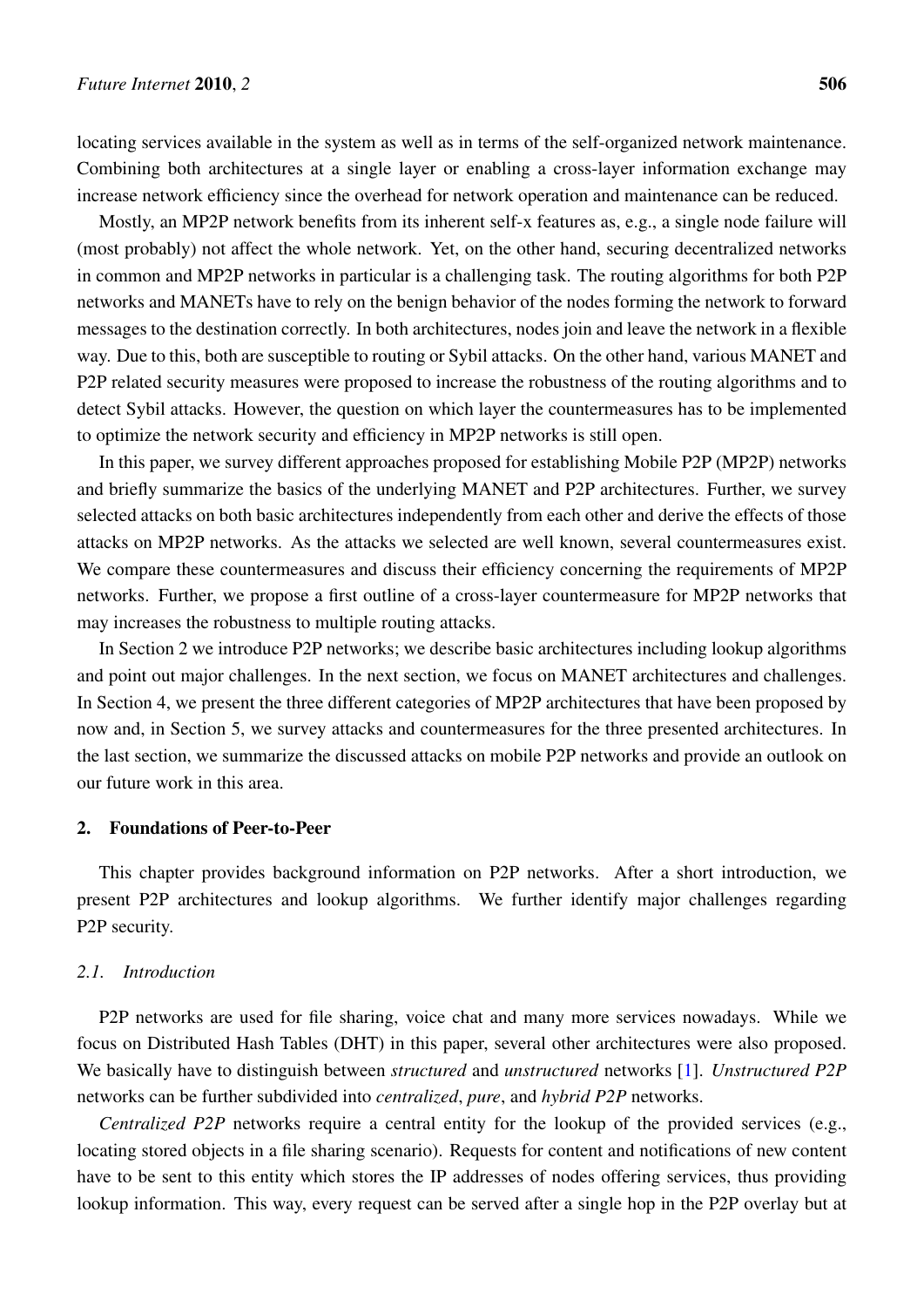the cost of a very high load at the central entity and a single point of failure. Napster [\[1](#page-24-0)] is a well known example of a *centralized P2P* network.

While *centralized P2P* systems still contain elements of traditional Client/Sever architectures, all nodes in *pure P2P* networks are treated equally. Flooding-based lookup algorithms are required as the source node is unaware of the logical location of services available in the P2P overlay (*i.e.*, the requesting peer has no knowledge on which peer offers the requested service). No single point of failure exists and no complex lookup algorithm is required. Yet, a considerable lookup overhead is introduced since the lookup requests are flooded through the network. Freenet [\[2](#page-24-1)] and Gnutella 0.4 [\[3](#page-24-2)] are examples for *pure P2P* networks.

The third kind of unstructured architectures are *hybrid P2P networks*. In hybrid networks, we distinguish between leafnodes and superpeers. Every superpeer is responsible for a set of leafnodes and maintains information about services provided by these nodes. Lookup requests are usually not flooded in the whole network but sent to the superpeers. This results in a reduced overhead at the cost of a more complex lookup algorithm compared to *pure P2P* networks. Gnutella 0.6 [[3\]](#page-24-2) and KaZaA [\[4](#page-24-3)] are examples for *hybrid P2P* networks.

*Distributed Hashtables* (DHT) are *structured P2P* networks in which each node is assigned an ID (e.g., by hashing its IP address). By this ID, nodes are identified and can be looked-up within the P2P network. During lookup, cooperation of other nodes in the network is required, as in the routing tables that are used to route lookup requests only the addresses of a fraction of the available nodes in the network is stored. While the particular lookup algorithm differs depending on the specific architecture, most DHTs scale logarithmically to the network size regarding the routing table size and the number of hops required to forward a request from source to destination.

## *2.2. Architectures*

As described in the previous section, structured P2P networks provide a good trade-off between complexity and scalability. Many DHT algorithms were proposed which can be distinguished by the network topology. We will introduce the most common topologies in the following.

## 2.2.1. Ring

Ring based architectures as, e.g., Chord distribute the node-IDs on a circular ID-space as shown in Figure [1\(a\).](#page-3-0) In Chord, every object with an object-ID *o* is stored at the node with the next higher node-ID  $n (n > 0)$ . The lookup is based on the node-ID and is done by forwarding the request clockwise on the circular ID-space. To offer shortcuts to nodes located far away in the ring topology, Chord uses a finger table that stores the required mapping of IP addresses to distant node IDs (the fingers are represented by arrows in Figure  $1(a)$ ). The finger table of node *n* is structured in *i* rows where each row provides the address of the node with the ID  $nodeID_i = nodeID_n + 2^{i-1}$ . This results in lookup algorithm that is scalable to the network size regarding the routing table size, as only a small part of the networks nodes are stored at the finger table, and to the hop length of the request due to the structure of the finger table.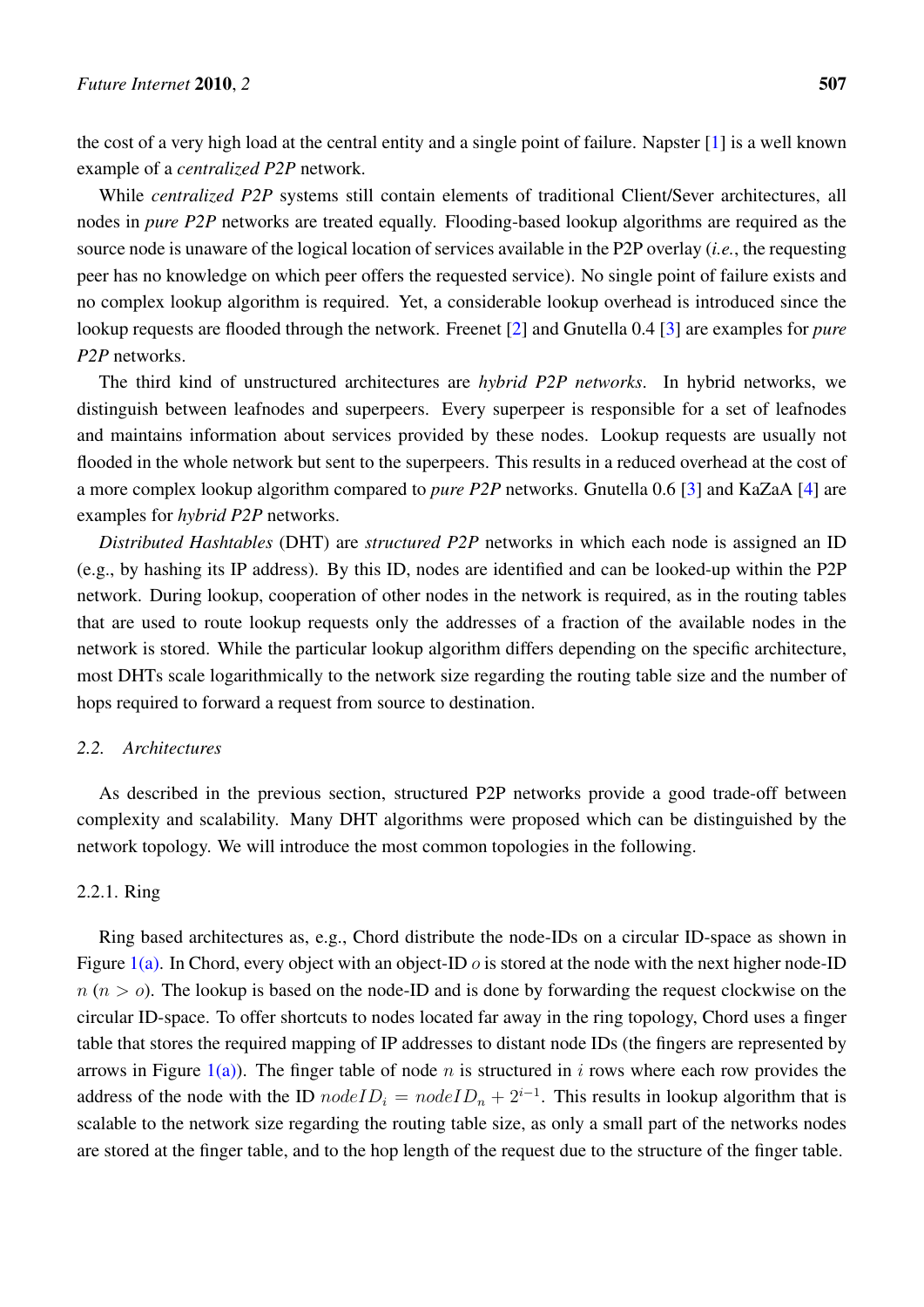#### <span id="page-3-2"></span><span id="page-3-1"></span>Figure 1. DHT architectures.

<span id="page-3-0"></span>

#### 2.2.2. Tree

Tapestry is a well-known example for a DHT that is based on a tree architecture. Each node maintains a prefix-based lookup table. Each row *i* of the routing table links to nodes with *i* matching prefixes as shown in Figure [1\(b\)](#page-3-1). E.g., Node 013 provides links to Nodes 002, 021 and 033 at the second row  $(i = 1)$ . Whenever a node initiates or receives a lookup request, the object-ID is compared with the node-ID. The length of the matching prefix determines the row of the routing table where the address of the next hop node is stored. This way, the size of the routing table as well as the efficiency of the lookup algorithm in terms of overlay hops required to deliver a lookup request scale logarithmically with respect to the network size in number of peers.

#### 2.2.3. Hypercube

The Content Addressable Network (CAN) is a hypercube architecture that is based on a d-dimensional ID-space. Nodes are not identified by a singular point in this d-dimensional space but are represented by an area within the ID-space (as shown in Figure  $1(c)$ ). Objects, on the other hand, are assigned a singular point in the ID-space for which the node that is assigned to this area is responsible for. The lookup algorithm of CAN is kept simple as every node forwards the request to the direct neighbor in the direction of the object's d-dimensional coordinates.

## 2.2.4. Hybrid

A hybrid architecture combines the algorithms of other architectures. Pastry for example uses a tree-based primary routing table and a ring-based leafset. While the primary routing table determines how to forward requests to nodes that are far away in terms of the difference of the node IDs, the leafset is used when requests have to be forwarded in the direct neighborhood.

## *2.3. Challenges*

DHTs operate completely *distributed* and, due to this, no *trusted* entity for key management is available. Thus, offering security services such as access control in a *decentralized* P2P network is challenging. As outlined in the previous section, DHT lookup algorithms have to rely on the cooperation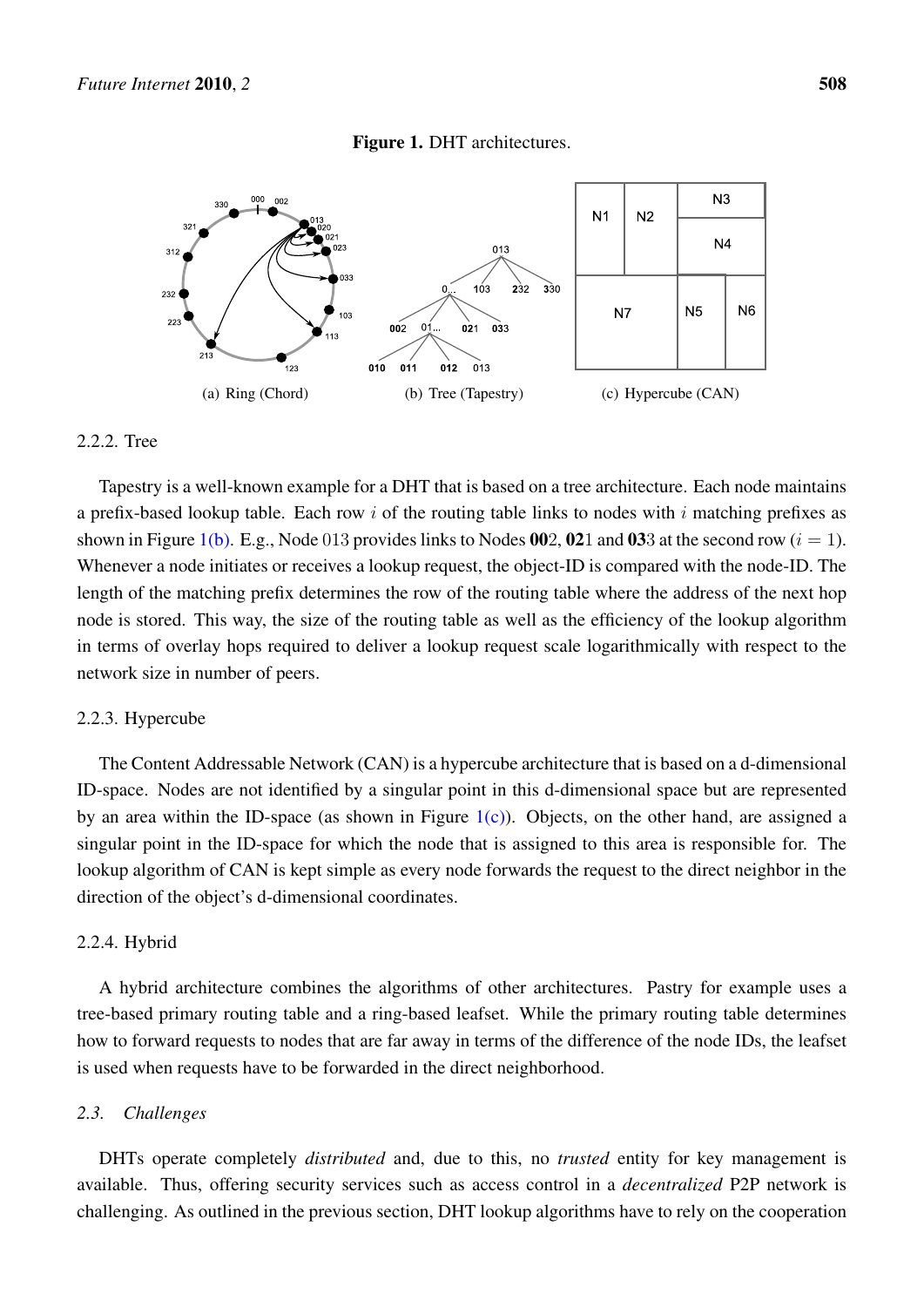<span id="page-4-0"></span>of other nodes in the network. However, this can not be assumed in real-world applications and malicious nodes may misuse this weakness to launch attacks on the P2P network. As nodes may join and leave the network at any time, routing tables have to be *maintained* on a regular basis. Objects maintained by nodes which leave the network have to be managed by another node with an appropriate node-ID. This also may be misused by malicious nodes, since the information exchanged during the maintenance phase may be manipulated such that invalid entries are added to the routing table. All mentioned challenges are shown in Figure [2.](#page-4-0)





## 3. Foundations of MANETs

In this section, we provide basic information on MANETs. Starting with a short introduction, we will present routing algorithms for MANETs and introduce major security challenges.

## *3.1. Introduction*

MANETs are self-configuring networks established by mobile wireless nodes. In order to transmit messages to nodes which are not in direct transmission range, nodes between source and destination have to operate as router and forward the messages. No preexisting infrastructure is required. Like P2P networks, MANETs work in a distributed and decentralized way, thus avoiding single points of failure as the routing tasks of each node may be performed by nearby nodes. On the other hand, MANETs require special routing algorithms and several challenges regarding security occur due to the characteristics of the network. These challenges have to be addressed to achieve a reliable availability of the network which is required in envisioned application scenarios where no infrastructure is available, like first responder scenarios (e.g., *DUMBO* [\[5](#page-24-4)], *HiMoNN* [[6\]](#page-24-5)), development projects (e.g. *One Laptop per Child* [[7\]](#page-24-6)) or car-to-car communication (e.g., *CAR 2 CAR Communication Consortium* [\[8](#page-24-7)]).

## *3.2. Architectures*

Several routing algorithms for MANETs were proposed in the last years. These may be distinguished by their routing characteristics. For this paper, we differentiate between *proactive*, *reactive*, *hybrid*, and *geographical* algorithms.

In *proactive* approaches, routing tables are updated periodically and, thus, fresh routes to all nodes in the network are readily available (if the network is not partitioned). Due to this, no routing delay occurs before (and during) data transmission. On the other hand, overhead is generated as routing tables must be maintained regularly due to node mobility. The *proactive* Optimized Link State Routing Protocol (OLSR) [[9\]](#page-24-8), as an often referenced example, utilizes a link state algorithm for routing but also reduces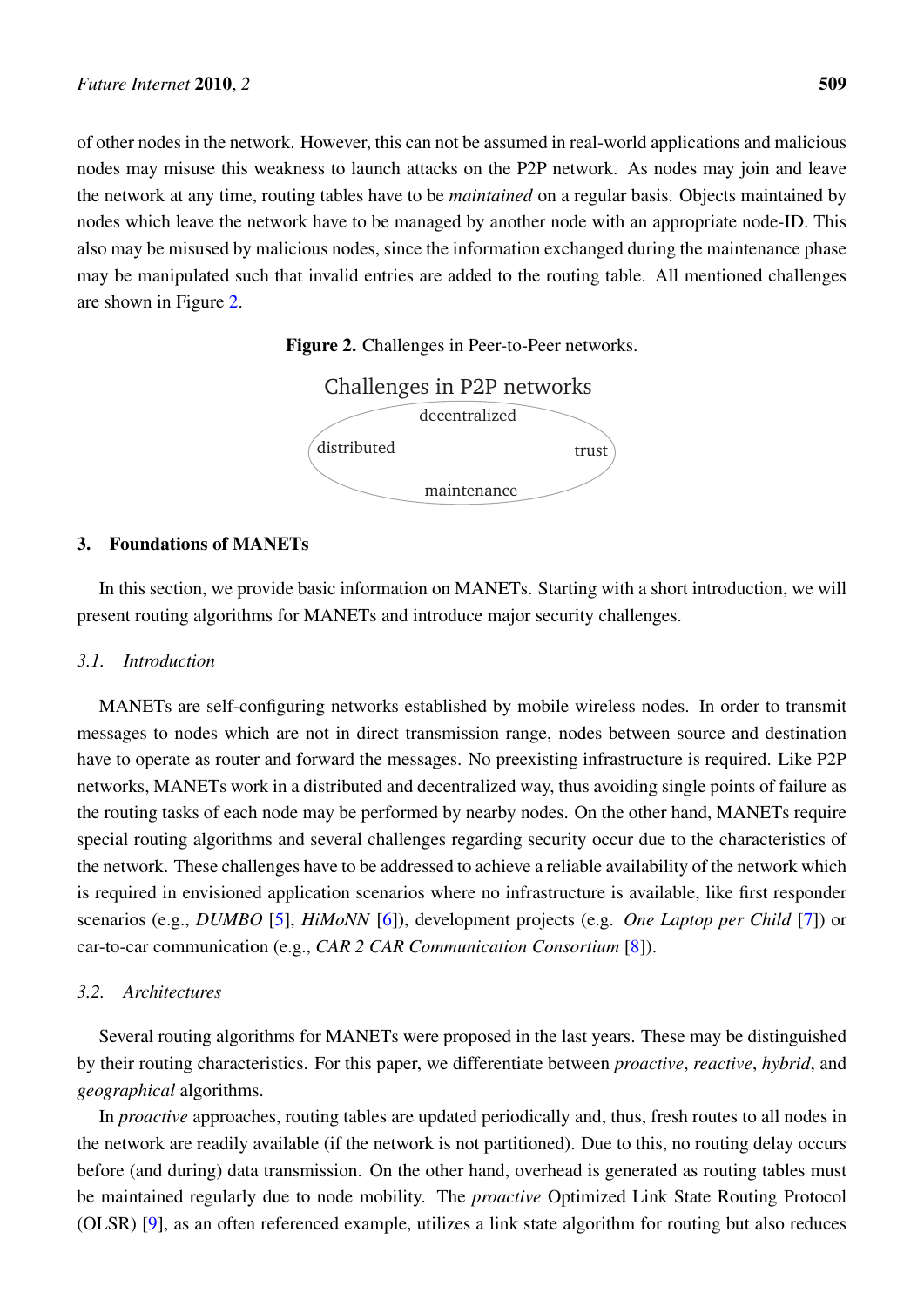<span id="page-5-0"></span>overhead by selecting Multipoint Relays (MPR). Every node has to determine its MPRs by identifying the smallest set of direct neighbors required to cover every second hop neighbor as shown in Figure [3.](#page-5-0) In order to reduce the routing overhead, link state messages are sent to the MPRs only.





*Reactive* algorithms, in contrast to *proactive* approaches, start routing for a specific destination only on demand, not unless a route is required for data transmission. As the topology in MANETs may change constantly due to node mobility, routing overhead may be significantly reduced when a route discovery is initiated only when a route is required. On the downside, when data has to be transmitted to a node for which no entry in the routing table exists, a route has to be established before the first packet can be sent. The Ad hoc On-Demand Distance Vector (AODV) [\[10](#page-24-9)] routing protocol is a well-known and often referenced *reactive* protocol for MANETs. Here, when a route is required, the source node has to broadcast a Route Request message (RREQ). Each node in transmission range has to check whether it is the destination of this request or whether a valid route to the destination is stored in the routing table. If so, the node sends a Route Reply message (RREP) to the source. Otherwise the RREQ is re-broadcasted (as shown in Figure  $4(a)$ ). A node drops duplicates of RREQs to prevent loops. A route is established when the source node receives the RREP.

*Hybrid* protocols combine proactive and reactive approaches. While routing to nodes close to the source is done in a *proactive* way, routing to nodes that are further away is performed *reactively*. This way, routing overhead is reduced and a communication with nodes close to the source is not affected by routing delay. The Zone Routing Protocol (ZRP) [[11](#page-24-10)] is a well known *hybrid* protocol. Routes to nodes within a specific local zone are maintained *proactively* while routes to nodes further away are established on demand. When the destination is not within the local zone, a request is sent to the nodes at the border of this zone. Those nodes check their own local zone for the requested node and forward the request to their own border nodes again if the node could not be found within their zone. This proceeds until the destination node is found.

When the network nodes are aware of their *geographical* position, routing can be optimized by harnessing this information. The geographical position of the destination node can be used to limit the dissemination of routing messages to a specific area. This results in a reduced routing overhead as routing messages are not broadcasted in the whole network. For example, the Location-Aided Routing (LAR) determines an expected zone around the last known position of a destination node. Based on the expected zone, a request zone is defined around the position of the source node and the expected zone. Route requests are broadcasted in this request zone only and, due to this, routing overhead is reduced (as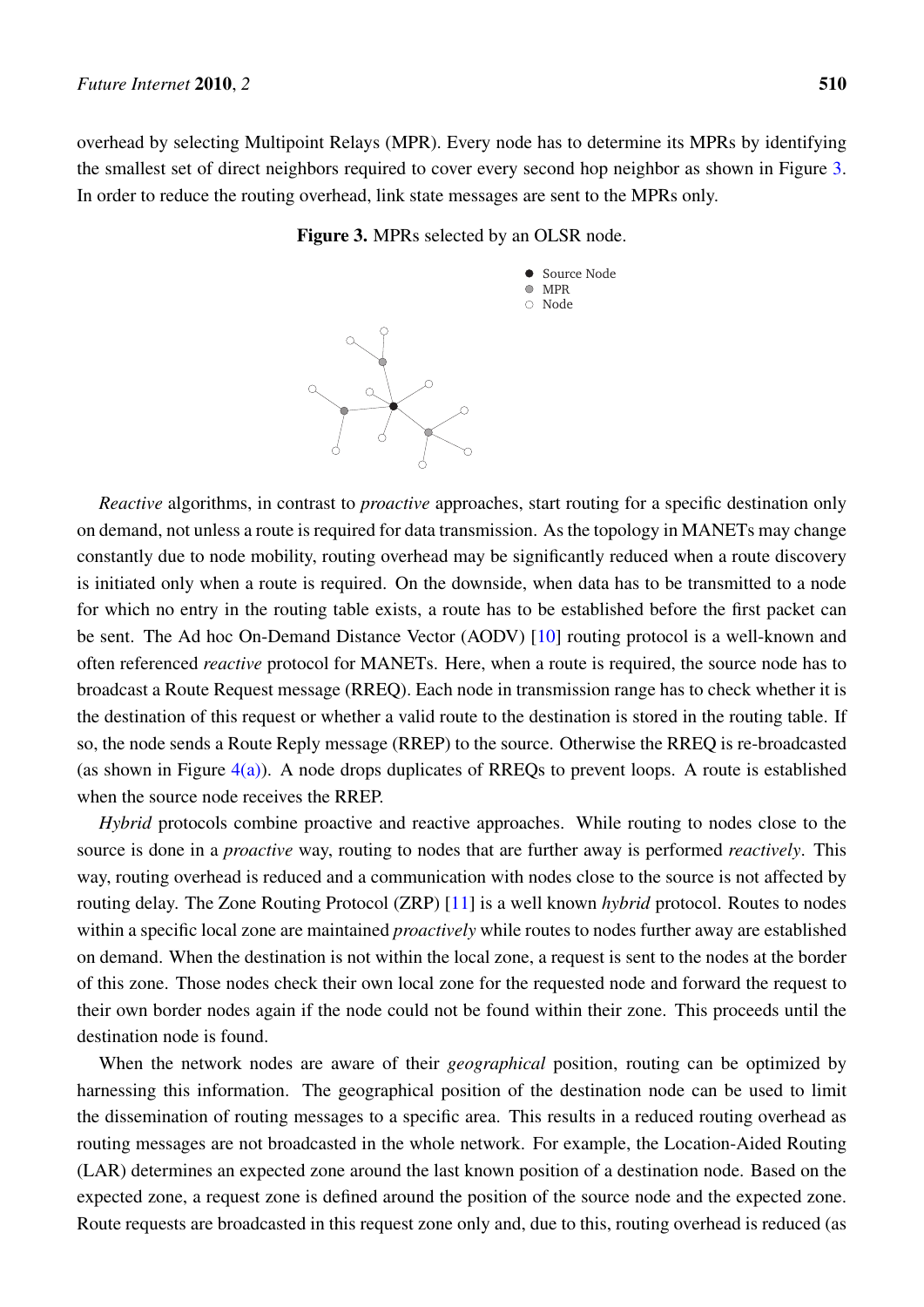shown in Figure  $(4(b))$  $(4(b))$  $(4(b))$ . An alternative approach, LAR proposes varying the request zone by intermediate nodes as they may have more recent information about the position of the destination node.

<span id="page-6-0"></span>

<span id="page-6-1"></span>Figure 4. MANET routing algorithms.

#### *3.3. Challenges*

MANETs are *distributed* and *decentralized* networks. No central entity is available to provide security services. Thus, security mechanisms for key distribution, access control, *etc.*, have to be implemented in a decentralized and, therefore, more complex way. Examples are approaches utilizing threshold cryptography to replace a central instance by a majority vote of the network nodes. Further, the available bandwidth is strongly limited and has to be shared with all nodes in transmission range. Due to this, countermeasures have to be limited in bandwidth requirements. In order to transmit messages to nodes not adjacent to the source, multi-hop transmissions are required. Therefore, every node forwarding those messages has to be *trustworthy*. Otherwise, intermediate nodes showing a malicious behavior are able to redirect or drop messages instead of forwarding them correctly. As the nodes are *mobile*, the topology of a MANET changes permanently. Due to this, routes have to be adapted frequently and neighbors must be detected periodically. As mobile nodes are mostly battery-powered, energy is strongly limited. As adopted CPUs with low energy consumption are mostly deployed in mobile nodes, processing power is also limited. Due to this, complex and highly resource consuming cryptography might not be applicable for all scenarios. Further, as MANETs are *wireless* networks, they are susceptible to passive attacks as eavesdropping and, as the devices are mobile, they may be stolen and compromised. Those challenges are also shown in Figure [5.](#page-6-2)

<span id="page-6-2"></span>

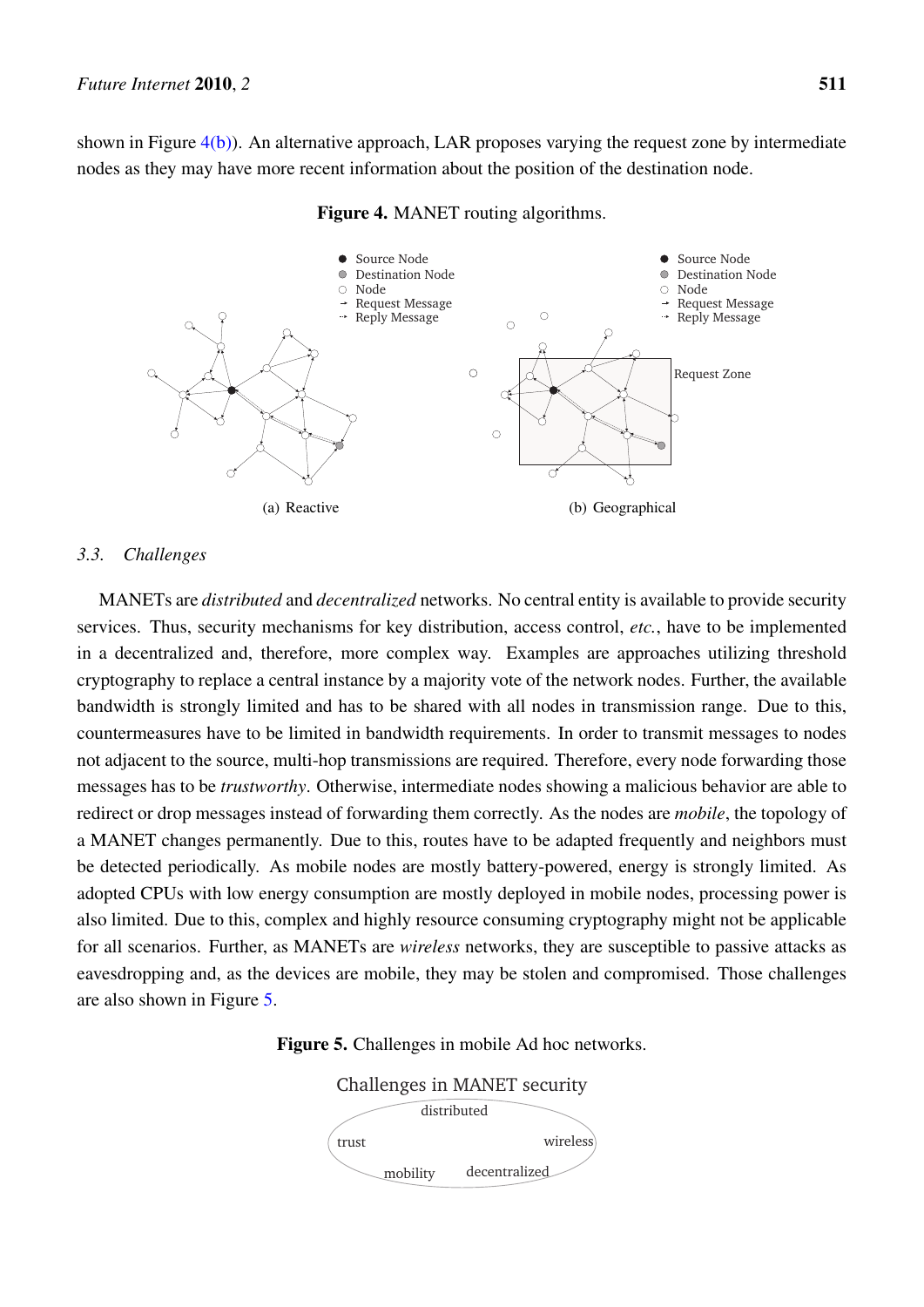## 4. Mobile Peer-to-Peer Architectures

In this chapter, we introduce MP2P networks as combination of a MANET underlay and a P2P overlay. After a short introduction, we provide information on existing approaches and identify major challenges for network security in MP2P networks.

## *4.1. Introduction*

As MANETs and P2P networks share central characteristics, combing both leads to a fully distributed architecture. Those MP2P networks consist of a MANET underlay combined with a P2P overlay. The P2P algorithm provides a lookup service on the MANET underlay. The major challenges in developing MP2P architectures are the overhead caused by the routing table maintenance combined with the strongly limited resources of the MANET underlay.

## *4.2. Architecture*

While underlays based on (mostly) wired and infrastructure-based systems such as the Internet provide sufficient bandwidth for DHTs even when routing tables have to be maintained constantly due to the changing topology, resources of MANETs as underlay are more limited. Further, as the topology changes more often due to the mobility of nodes in MP2P networks, routing tables have to be maintained more frequently. Due to this, more control traffic is generated in an MP2P network compared to a traditional infrastructure-based P2P network but less bandwidth is available. Therefore, MP2P architectures have to reduce the overhead generated by the routing algorithm and the routing table maintenance. Recently, several approaches were proposed to combine MANETs and P2P networks. The resulting MP2P architectures can be distinguished by the implementation of the P2P algorithm into *layered*, *integrated* and *cross-layered* approaches as shown in Figure [6.](#page-7-0)

## <span id="page-7-2"></span><span id="page-7-1"></span>Figure 6. MP2P architectures.

<span id="page-7-0"></span>

#### 4.2.1. Layered

*Layered* architectures are a straightforward approach for adapting traditional P2P concepts to MP2P. Here, the MANET underlay and the P2P overlay are strictly separated; no cross-layer information is harnessed to optimize the system. As the routing and maintenance overhead of traditional P2P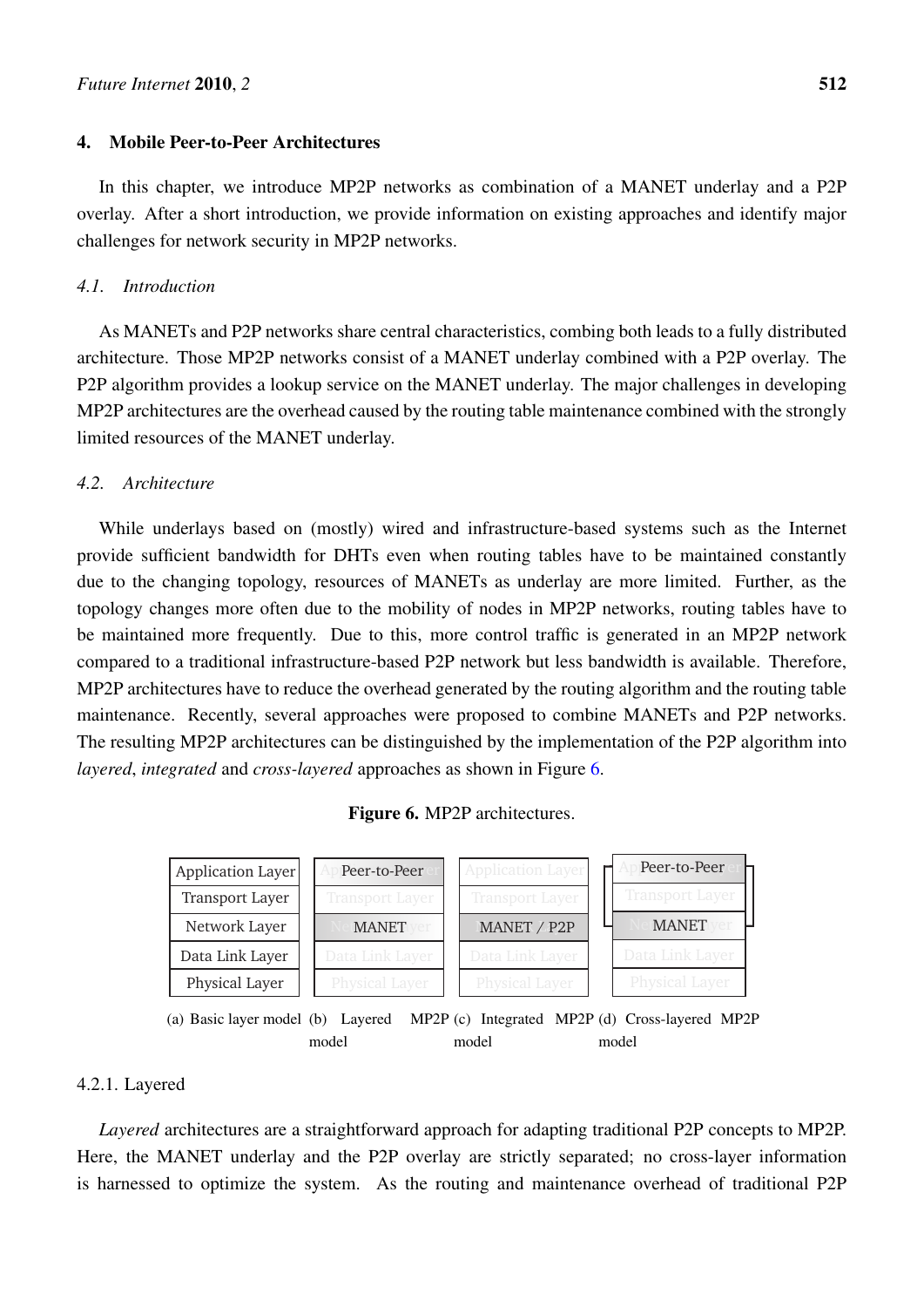architectures would exceed the strongly limited resources of the MANET underlay, several techniques to reduce the maintenance overhead were proposed for *layered* approaches.

In order to reduce overhead on mobile nodes with limited resources, the Mobile Stealth DHT architecture proposed in [\[12\]](#page-24-11) distinguishes between mobile and static nodes. Static nodes are preferred for data storage and routing, while mobile nodes only have to manage the traffic generated by their own requests. This way, most overhead is shifted to the static nodes which are assumed to have stronger resources than mobile nodes. Further, the overhead generated by object relocation as a result of the mobility of nodes (mobility related churn) is avoided. This results in a reduced number of sent messages and an increased availability of objects.

To influence the routing maintenance phase directly, Castro *et al*. propose the Bamboo DHT as P2P overlay of an MP2P network [[13\]](#page-25-0). The Bamboo routing algorithm is similar to Pastry but differs in the routing maintenance. While Pastry updates the routing tables whenever the topology changes, Bamboo maintains the routing tables at specific time intervals. By increasing these intervals, routing related traffic is reduced.

Several approaches for MP2P networks harness location awareness of nodes to minimize routing overhead. Whenever node-IDs are generated based on the geographical position of the nodes, the routing algorithm may benefit from this information. The PeerNet [\[14\]](#page-25-1) architecture splits the ID-space in several equal zones and assigns each virtual zone to a geographical area. Virtual residences are introduced as a geographical area where a node may be found with the highest probability. A proxy is required for each virtual residence to provide information about the nodes that reside in this virtual area. Each mobile node stores a mobility profile at the proxy of the virtual residence when leaving this zone. The mobility profile provides information based on which the current geographical position of the node can be estimated. As PeerNet is combined with the geographical MANET routing algorithm PILOT [[14\]](#page-25-1), overhead may be reduced as no flooding based routing algorithm is required. Another example for geographical routing is the location aware Bamboo DHT presented by Millar *et al*. [\[15](#page-25-2)]. This approach uses a landmarking system to assign node-IDs to nodes. Landmarking architectures split the ID-space in equal sized groups and assign a landmark-ID to a specific node within this group. This node broadcasts the landmarking signal. Each node within a landmarking zone forwards the landmarking signal. A node that receives a landmarking message of a foreign landmark group compares the distance to the foreign landmark node with the distance to its own landmark node. If the new landmark node is closer, the node changes the node-ID and joins the closer landmark zone. As each landmark zone assigns node-IDs with a specific prefix, nodes with matching prefixes are physically close to each other. Due to this, a location aware routing is combined with a reduction of the overhead of the routing table maintenance phase by the Bamboo DHT. A major advantage of a location aware routing is the reduced overhead as the number of underlay hops is reduced.

## 4.2.2. Integrated

Integrated approaches reduce routing overhead by combining the MANET and P2P protocols at the network layer as shown in Figure  $6(c)$ . This way, the number of required routing tables is reduced as no separate MANET and P2P routing tables are required. Further, the routing algorithm may benefit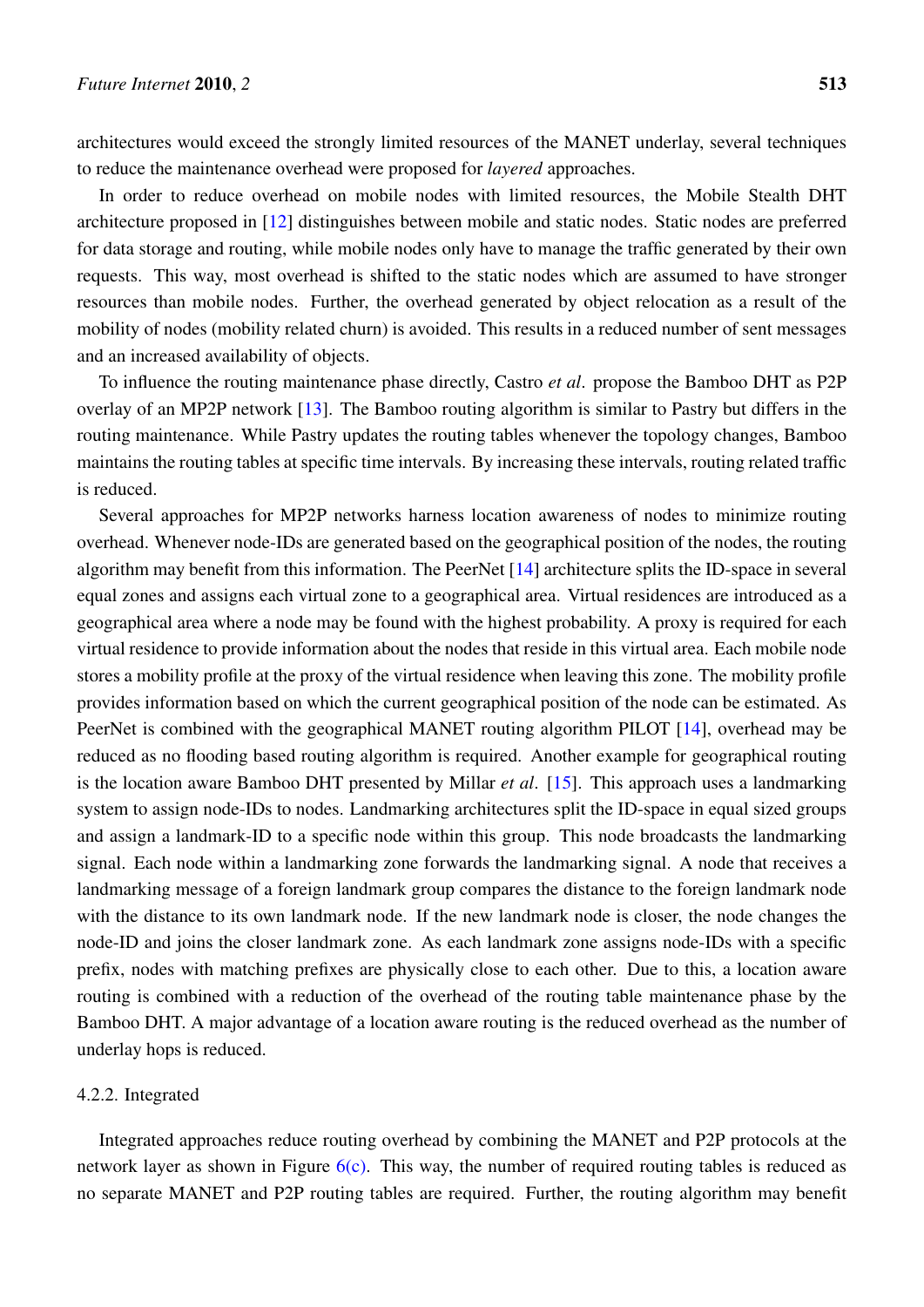from synergy effects such as updating overlay routing tables based on overheard underlay messages as described below.

By reducing the complexity and the number of required entries in the routing table, routing and maintenance overhead may be reduced. Further, knowledge of the physical neighborhood may improve the routing efficiency of the routing protocol. Scalable Source Routing (SSR) proposed by Fuhrmann [[16\]](#page-25-3) introduces an MP2P architecture based on Chord. Similar to Chord, SSR is based on a ring architecture. However, SSR simplifies routing maintenance as no finger tables are used but only direct virtual neighbors. Further, physical neighbors are listed in the routing table. During routing, a node decides whether a virtual or physical neighbor is closer to the destination. Due to the simplified routing table, maintenance overhead is reduced. Further, by combining MANET and P2P routing tables, the route length can be reduced without increasing the complexity or the routing maintenance required.

Additionally, awareness of physical neighbors at intermediate nodes between source and destination in the underlay can improve the efficiency of the routing protocol. The Virtual Ring Routing (VRR) algorithm presented in [\[17](#page-25-4)] combines the set of virtual and physical neighbors in a single routing table at the network layer. As VRR is based on a Ring architecture, the set of virtual neighbors consists of *r* nodes with a node-ID next to the node-ID of the routing table owner. Those *r* nodes consist of the *r/*2 virtual neighbors clockwise and the *r/*2 virtual neighbors counter-clockwise. VRR provides bidirectional links to the neighbors and maintains them proactively. The physical node set consists of the nodes in direct transmission range. The routing table provides the next underlay hop with an endpoint closest to the requested ID when an object is requested. As each intermediate node checks its own routing table before forwarding the request, requests may be rerouted when intermediate nodes are aware of shorter routes. This way, routing is simplified and overhead is reduced.

As a further optimization, every overheard or forwarded packet may be harnessed to update the routing tables in order to reduce maintenance overhead. This is the basic concept of EKTA [\[18](#page-25-5)] and DPSR [[19\]](#page-25-6). Both integrated approaches implement a Pastry DHT on the network layer. Similar to Pastry, a primary and a leafset routing table are provided. Complete multi-hop routes are stored at these routing tables to avoid underlay flooding during overlay routing. Shortest routes are preferred to reduce overhead. Whenever a message is overheard, the routing table is updated by routing information obtained from the message. Due to this, overhead generated by routing table maintenance is strongly reduced.

## 4.2.3. Cross Layered

Besides layered and integrated approaches, cross-layered architectures were proposed (as shown in Figure  $6(d)$ ). By providing network layer information to the P2P overlay, routing maintenance overhead can be reduced and the performance of the MP2P network can be improved.

CROSSRoad [[20](#page-25-7)] combines a proactive MANET routing like the OLSR algorithm with a DHT overlay. As proactive routing algorithms have routes to all nodes of the network readily available, a cross layer approach could provide a complete knowledge of the network topology for the DHT. This way, each lookup may be accomplished after a single overlay hop. Yet, on the other hand, using a proactive routing protocol in a highly mobile, large scale network would result in a very high overhead.

Similar to the layered approach presented in [[15\]](#page-25-2), MADPastry [[21\]](#page-25-8) builds upon a landmark-based geographical node-ID distribution. In order to reduce the maintenance overhead, MADPastry truncates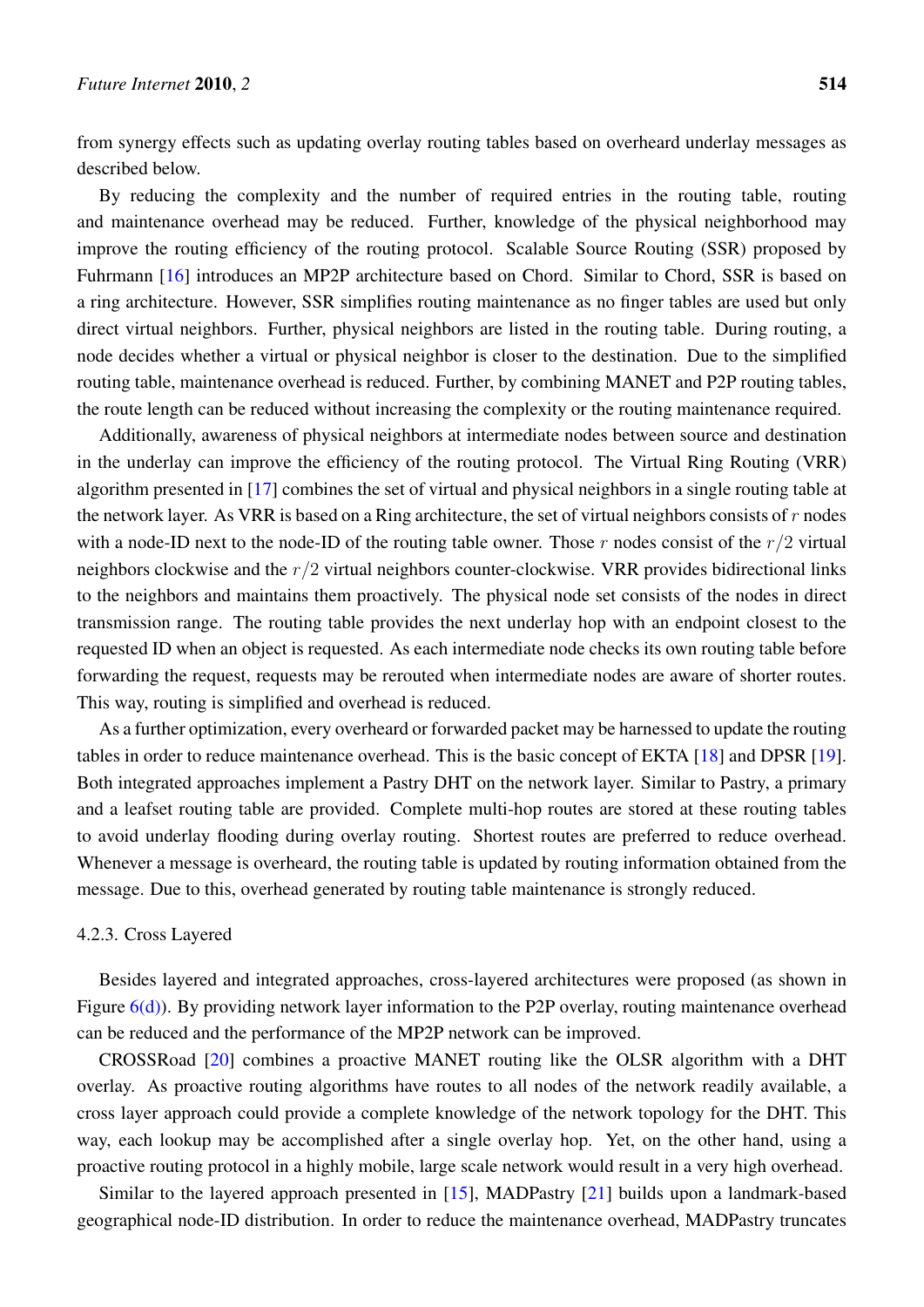Pastry's routing table. MADPastry uses a routing table with a single row and, thus, provides only the first hop in the same way as Pastry in order to route to the correct landmark cluster. The rest of the routing is based on the leafset routing table. Besides the direct next and previous hop neighbor which are maintained proactively, routing tables are maintained by cross-layer information obtained from overheard messages. This way, overhead generated by maintaining the routing tables can be reduced by harnessing cross-layer information. Further, the assignment of node-IDs based on geographical information reduces the number of required underlay hops per request similar to the approach presented by Millar *et al*. [\[15\]](#page-25-2).

## *4.3. Challenges*

As MP2P systems combine MANETs and P2P networks, challenges of both architectures are inherited as shown in Figure [7.](#page-10-0) For instance, as routing table maintenance and object relocation of P2P networks requires a high amount of bandwidth and MANETs provide only *limited resources*, security algorithms have to be strongly limited in bandwidth. Further, as both architectures are *decentralized*, the availability of a Certification Authority (CA) can not be assumed. Due to this, *trust* is a major problem as the routing algorithm has to rely on the cooperation of the nodes. As both architectures have a constantly *changing topology*, in the case of MANETs due to node mobility and in the case of P2P systems due to nodes going offline, an increased amount of churn is generated compared to traditional P2P networks. This results in an increased overhead for object relocation.

## Figure 7. Challenges in mobile Peer-to-Peer networks.



<span id="page-10-0"></span>

## 5. Attacks and Countermeasures

In this section, we present selected attacks on MANETs and P2P networks and discuss possible countermeasures. As MP2P networks are susceptible to both MANET and P2P attacks, we discuss the effects of these attacks on the combination of a MANET underlay with a P2P overlay. We further discuss the efficiency of the presented countermeasures for MANETs and P2P systems in the context of MP2P networks.

## *5.1. Attacking P2P*

DHTs provide an efficient and decentralized lookup service. Yet, due to decentralization and multi-hop transmission, DHTs are vulnerable to attacks that exploit the lookup algorithm or the lack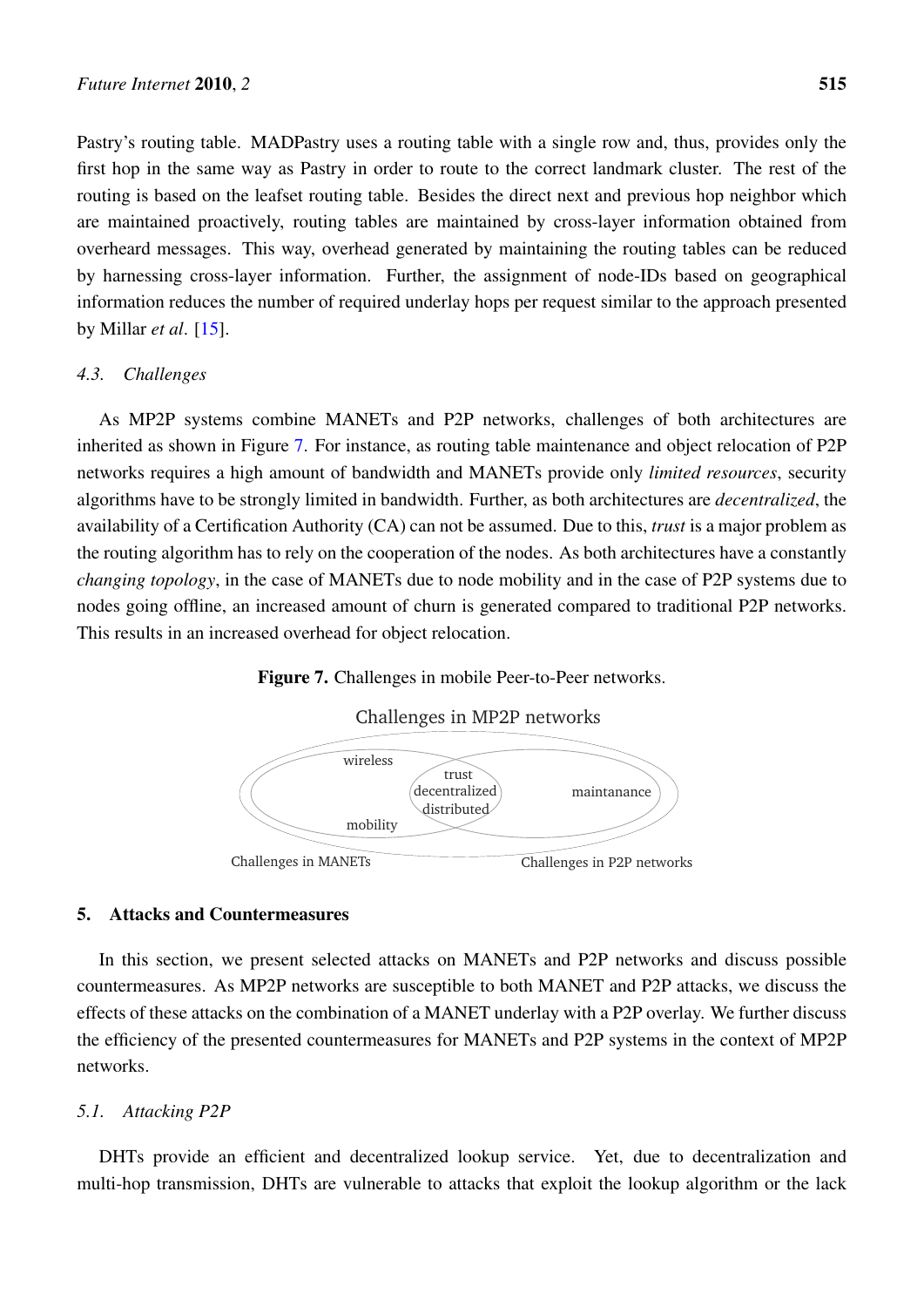of admission control to deny services. We present selected attacks on DHTs in this chapter and discuss countermeasures that were proposed in the recent years.

## 5.1.1. Attacks on the P2P Routing Algorithm

The DHT lookup algorithm has to rely on the benign, cooperative behavior of the nodes that form the P2P network. Due to this, nodes that manipulate the lookup process have a serious influence on the network.

During a *Storage and Retrieval Attack* [\[22](#page-25-9)], a malicious nodes denies the access to objects maintained by itself. As it is hard to distinguish between unavailable and denied objects during a lookup, most P2P systems are not inherently able to detect this attack. The efficiency of this attack depends directly on the fraction of malicious nodes, since objects are equally distributed to nodes.

Sit and Morris [\[22](#page-25-9)] introduced the *Incorrect Lookup Routing* attack. Malicious nodes drop or redirect incoming route requests instead of forwarding them to the correct destination. This is a simple and straight forward attack that affects the routing of lookup requests in DHTs. During the lookup process, a request is sent from the source to a node that is closer to the destination regarding the node-ID. Whenever a node receives a request, it checks whether it is the destination or whether it has to forward the request to the next overlay hop closer to the destination. For this recursive routing, Castro *et al*. introduced an analytical model that describes the effects of malicious nodes that drop packets (as shown in Equation [1](#page-11-0)). The packet delivery ratio (*σ*) is based on the average number of hops (*h*) per request and the fraction of malicious nodes (*f*). While dropping lookup requests affects the routing process strongly, redirecting requests is a more subtle attack and may affect even DHTs protected by countermeasures.

<span id="page-11-0"></span>
$$
\sigma = (1 - f)^h \tag{1}
$$

#### 5.1.2. Attacks on the P2P Routing Tables

P2P routing tables have to be updated regularly to provide reliable routes when lookup requests have to be forwarded. Most DHTs update and optimize their routing tables by using entries provided by the routing tables of other nodes in the DHT. Malicious nodes may forge routing tables and provide routing table entries with links to inappropriate or non-existing nodes [[22\]](#page-25-9). Further, corrupted routing updates can increase the fraction of routing table entries that refer to malicious nodes [[23\]](#page-25-10). As most DHTs use metrics like proximity or age to optimize their routing table entries, malicious nodes may exploit these metrics to maximize the impact of the attack. Manipulation of the routing updates in order to increase the number of malicious nodes in a routing table of a benign node also results in a cascading effect. As each malicious node that is added to a routing table will provide routing updates, the fraction of malicious nodes increases as shown in Equation [2](#page-11-1) [[23\]](#page-25-10). The fraction of malicious routing entries *ftable* increases whenever a routing update is initiated as each benign node provides entries with a fraction of *fnetwork* malicious nodes, but each malicious node provides malicious entries only.

<span id="page-11-1"></span>
$$
f_{table} = (1 - f_{table}) * f_{network} + f_{table} * 1
$$
\n(2)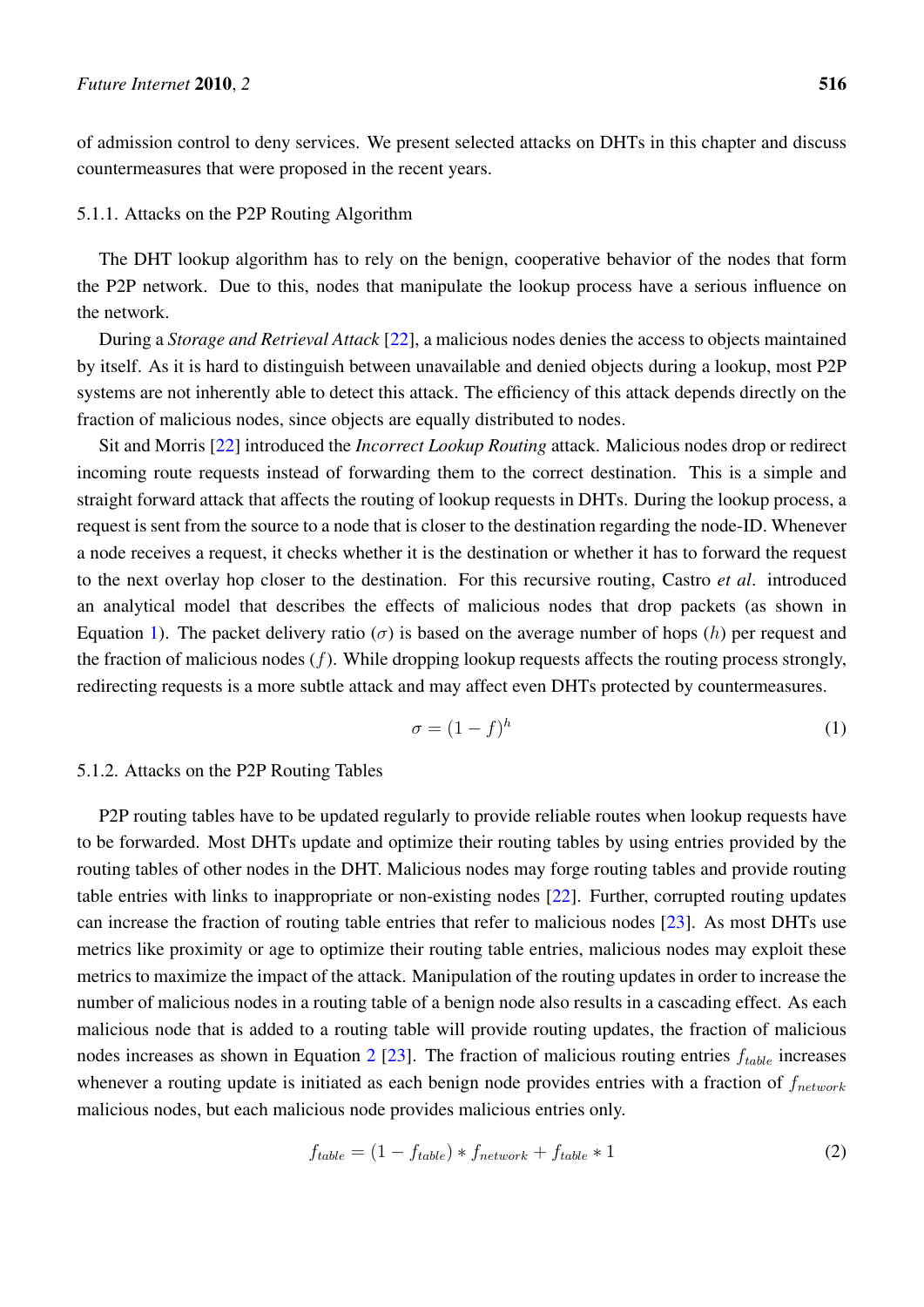#### 5.1.3. Sybil Attacks on P2P Networks

A malicious node may join a distributed network multiple times to generate multiple identities. A malicious node having multiple virtual identities can increase the impact of other attacks like the *Incorrect Lookup Routing*. Further, as P2P networks often use reputation mechanisms to avoid *free riders*, single nodes with multiple virtual identities may improve their own reputation.

## *5.2. P2P Countermeasures*

The presented attacks may severely affect the availability of services in the P2P network. Therefore, multiple countermeasures were proposed. As a basis for all countermeasures presented in the following, node-IDs in P2P networks have to be distributed by a central entity or randomly (e.g., by hashing the IP-address). Otherwise, malicious nodes could benefit from freely selectable node-IDs (e.g., by selecting an ID next to the object which should be denied).

## 5.2.1. Countermeasures for P2P Routing Attacks

As the *Incorrect Lookup Routing* affects the routing algorithms of DHTs strongly, several countermeasures were proposed. Most of those countermeasures increase the robustness of the routing algorithm by adding redundancy to the network.

The recursive routing algorithms are susceptible to routing attacks as the source of the request can not detect malicious nodes due to the recursive behavior of the routing. To overcome this drawback, the *Iterative Routing* algorithm was proposed by Sit and Morris [[22\]](#page-25-9) as one of the first and most promising approaches. When an *Iterative Routing* is initiated, intermediate nodes have to send routing information about the next hop back to the source node. This way, the source node is able to interact with the intermediate nodes directly. Whenever an intermediate node proposes an incorrect next hop address or does not respond to a request at all, the source node is aware of this malicious behavior due to the missing reply or as the proposed next hop node does not match the expected one. After detecting a malicious node, the source node can reroute the request and bypass this node. On the downside, the lookup delay and the data overhead is increased as the source node has to resend lookup messages whenever a intermediate node does not respond and as intermediate nodes have to reply to the source node which adds one additional message per hop in the overlay.

Another prominent approach to increase the routing robustness of DHTs was introduced by Castro *et al*. [[23\]](#page-25-10). They proposed a redundant recursive routing algorithm. When multiple redundant requests are sent, the probability that all of them are dropped or redirected by malicious nodes is decreased. Due to this, the *Redundant Routing* algorithm improves the delivery rate of lookup requests. On the downside, redundant routing increases lookup overhead strongly.

Srivatsa and Liu analyzed the importance of independent paths during redundant routing [[24](#page-25-11)]. As long as the paths are not disjoint, a single malicious node may affect all sent requests.

Sánchez-Artigas et al. [[25\]](#page-25-12) modified the *Redundant Routing* algorithm and combined it with a reputation system. The resulting *Resistant Routing* algorithm forwards lookup requests not only to the next hop, but also to *n* neighbors of the next hop. Those  $n + 1$  nodes forward the request to the next set of  $n + 1$  nodes around (and including) the next hop node. This way, the destination node and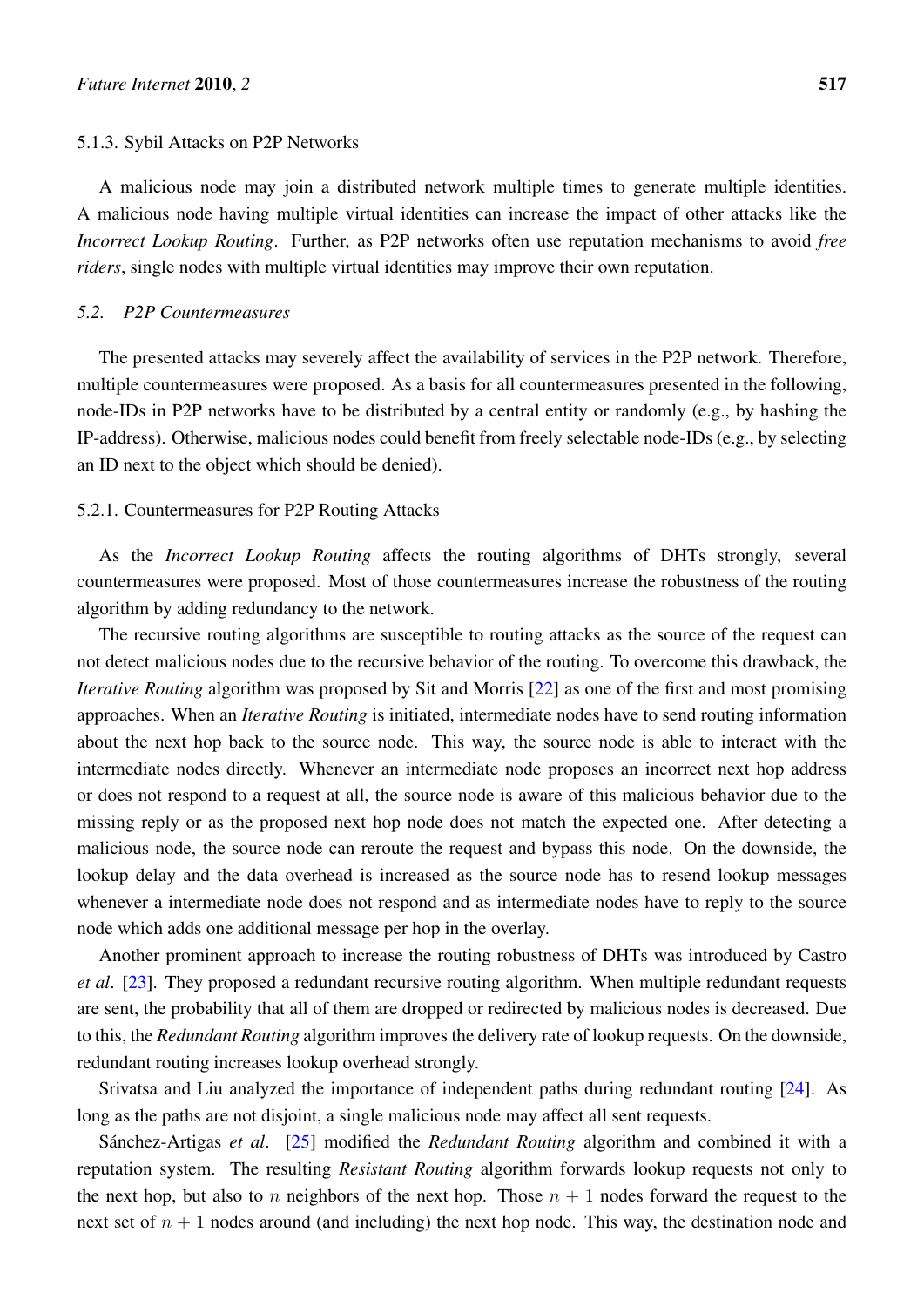*n* of its neighbors receive the request after  $log(N)$  hops. As Sanchez-Artigas *et al.* propose to store the replicas around the root of an object, the source node receives  $n + 1$  keys at the end of the lookup procedure as each neighbor of the destination stores a valid replica. In order to reduce the resulting routing overhead, an additional reputation system is introduced. During the routing, each node has to rate the behavior of all of its neighbors. When a node is rated malicious (*i.e*., when it does not forward lookup requets / answers lookup requests incorrectly), routing requests are not forwarded to this node anymore. Further, as neighbors could forward the requests to different next hop nodes, the lookup process has to be coordinated (e.g., by iterative routing) as otherwise the number of forwarded requests may increase strongly. Due to the parallel lookup, probability of a successful lookup increases. According to Sánchez-Artigas et al., the reputation system works efficiently as long as the fraction of malicious nodes is below 50 %.

Combining *Redundant* and *Iterative* approaches, Hildrum and Kubiatowicz [\[26](#page-25-13)] proposed a parallel and iterative routing algorithm. Whenever a request is initiated, the source node has to send *n* lookup request messages in parallel. Each intermediate node sends a reply message proposing a set of next hop nodes to the source of the request. Based on this information, the source node selects *n* next hop nodes and forwards *n* request to those nodes. These steps are repeated until the first request reaches the destination. Due to the combination of *Redundant* and *Iterative* routing, the packet delivery rate is increased strongly. Yet, this is paid for by a high overhead and delay as multiple request messages have to be sent iteratively.

Besides increasing the redundancy of routing algorithms directly, distributing replicas can also increase the reliability of the lookup process. As every countermeasure discussed so far has to rely on the benign behavior of at least the destination node, the success probability of the lookup process can not be improved beyond the fraction of nodes behaving benign on average. Using replicas can overcome this drawback. While Castro *et al*. [[23\]](#page-25-10) proposed to spread the replicas in the neighborhood of the node that is responsible for the original object according to the DHT specification, Harvesf and Blough [[27\]](#page-26-0) proposed a replica set evenly distributed in the P2P overlay. As a result of equally distributed replicas, DHTs as Pastry can provide guaranteed disjunct multi-path routing. Due to the tree based structure of the primary routing table, storing a replica in each prefix domain of the highest level of the tree will ensure disjunct paths as different parts of the lookup table are used during the lookup for each replica. Replicas can further reduce the impact of *Storage and Retrieval Attacks* on the network, to deny access to a specific object, all nodes that are responsible for this service (*i.e.*, all nodes holding replicas) would have to behave maliciously.

As an intermediate node could pretend to be the destination of a request and respond with an incorrect result, the source has to validate each responding node that delivers an unexpected result. For this, Castro *et al.* proposed a *Routing Failure Test*. The source node has to check the virtual distance to the neighbor nodes and estimates an average node density. As most DHTs distribute the node-IDs equally in the ID space, the node density at the destination is equal to the node density at the source on average. Whenever object-ID and node-ID differ strongly regarding the node density estimated in the neighborhood of the source node, the responding node might not be the legitimate node that is responsible for the object.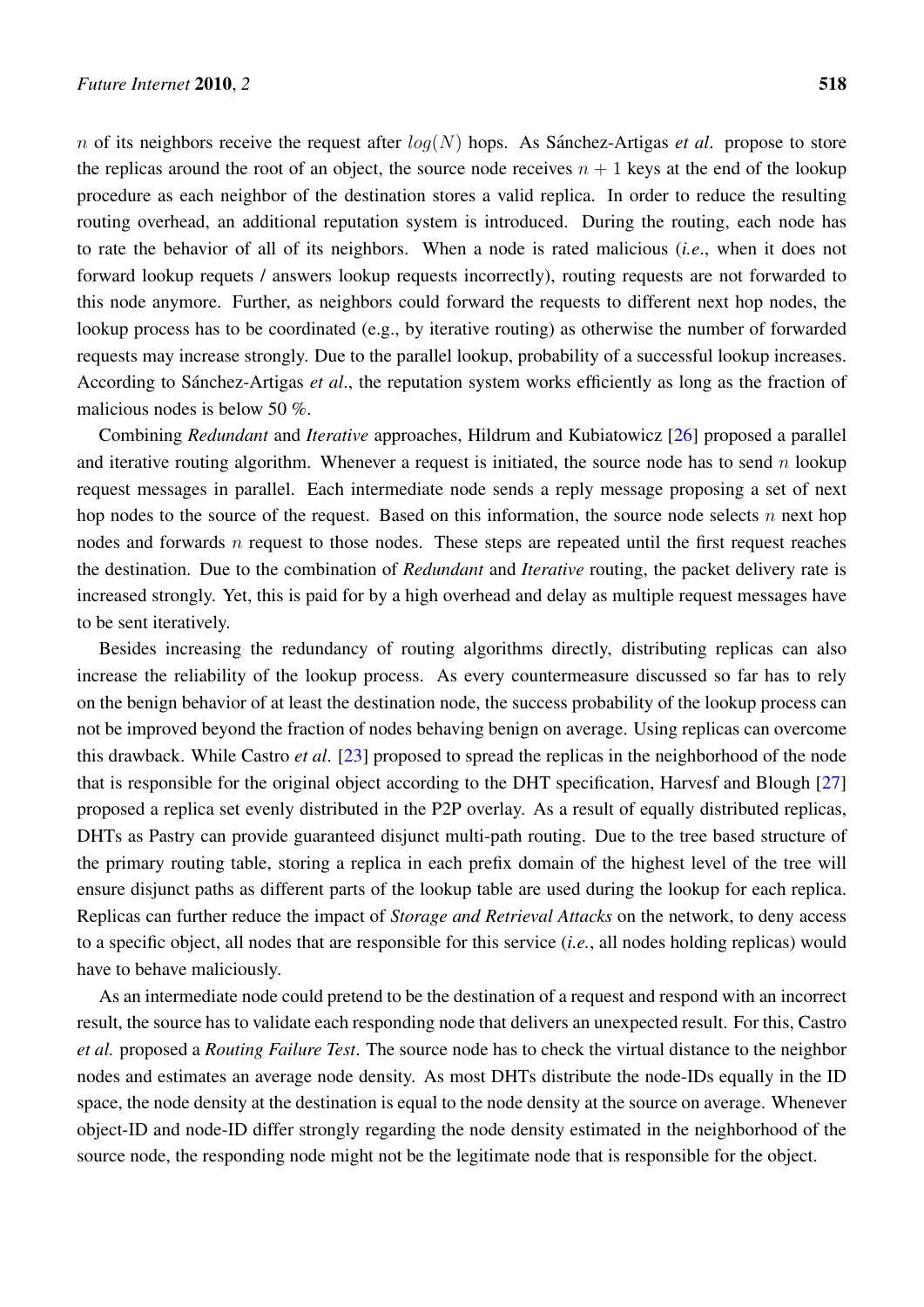#### 5.2.2. Countermeasures for Routing Table Manipulation

The original specifications of most DHT-based P2P systems do not prevent corrupting routing tables of benign nodes by sending forged routing table updates. To address this issue, several countermeasures for a malicious routing table manipulation were proposed recently. Sit and Morris [[22](#page-25-9)] suggested to send a probing message to links provided by other nodes to check the correctness of the routing information. This way, incorrect entries such as not existing nodes can be detected. Castro [\[23](#page-25-10)] proposed to generate a second, more secure routing table. The first routing table is the routing table as defined by the DHT, that is using the standard metrics to maintain the routing table. As most proposed metrics for routing table maintenance were developed to reduce traffic and, therefore, favor links to nodes that are in physical proximity, malicious nodes may misuse this metric and feign proximity to increase the probability of being added to the routing table. To prevent this, the second routing table uses a metric that ignores the physical proximity but adds nodes to the routing table that are virtually close to a specific node-ID. For example, whereas for the first routing table in Pastry the entries are chosen based on matching prefixes and a proximity metric, the second routing table as proposed by Castro *et al*. prefers entries that are next to the required prefix for the routing table entry combined with a predefined ending of the node-ID. As node-IDs are assigned randomly, malicious nodes can not misuse the metric of the second routing table. During routing, the first routing table is used until a lookup process fails. Whenever a routing failure occurs, rerouting is initiated based on the second routing table.

## 5.2.3. Countermeasures for Sybil Attacks

Douceur [\[28\]](#page-26-1) proposed three types of authentication schemes to prevent *Sybil* attacks. Using a trusted entity (CA) to authenticate each node that wants to join the network is a centralized approach. Besides authenticating nodes centrally, each node may authenticate new nodes on its own. However, this approach does not scale to the network size. The last authentication scheme proposed by Douceur is based on trust relationships between authenticated nodes. This way, each node has to be authenticated only once by a single node when it joins the network. Other nodes accept this new node without further authentication. This approach is decentralized and scales to the network size. Yet, malicious nodes that do not show misbehavior until they are authenticated may misuse this scheme and allow other malicious nodes to join the network. Further, an open question is how to distinguish between benign nodes with a single identity and malicious nodes with multiple identities. To prove that one node does not have multiple identities, Douceur proposed that computationally expensive tasks have to be preformed by each node. By doing so, a Sybil node with *n* identities has to provide *n* times as much resources as a node with one identity, and the number of identities per node can be limited. Yet, as the resources available at a node can only be estimated, and due to the heterogeneity of devices in a P2P network, the tasks are designed for the weakest device assumed such that each node has to perform the same tasks to join the network. Due to this, malicious nodes may generate multiple virtual identities as long as they are able to perform the required tasks. Still, at least the number of identities is limited by this countermeasure for which Douceur proposes three tasks that demand (1) communication, (2) storage, or (3) computation resources from all identities simultaneously. An example for limiting the number of identities by computationally expensive tasks was proposed by Borisov [\[29](#page-26-2)]. Each node in the network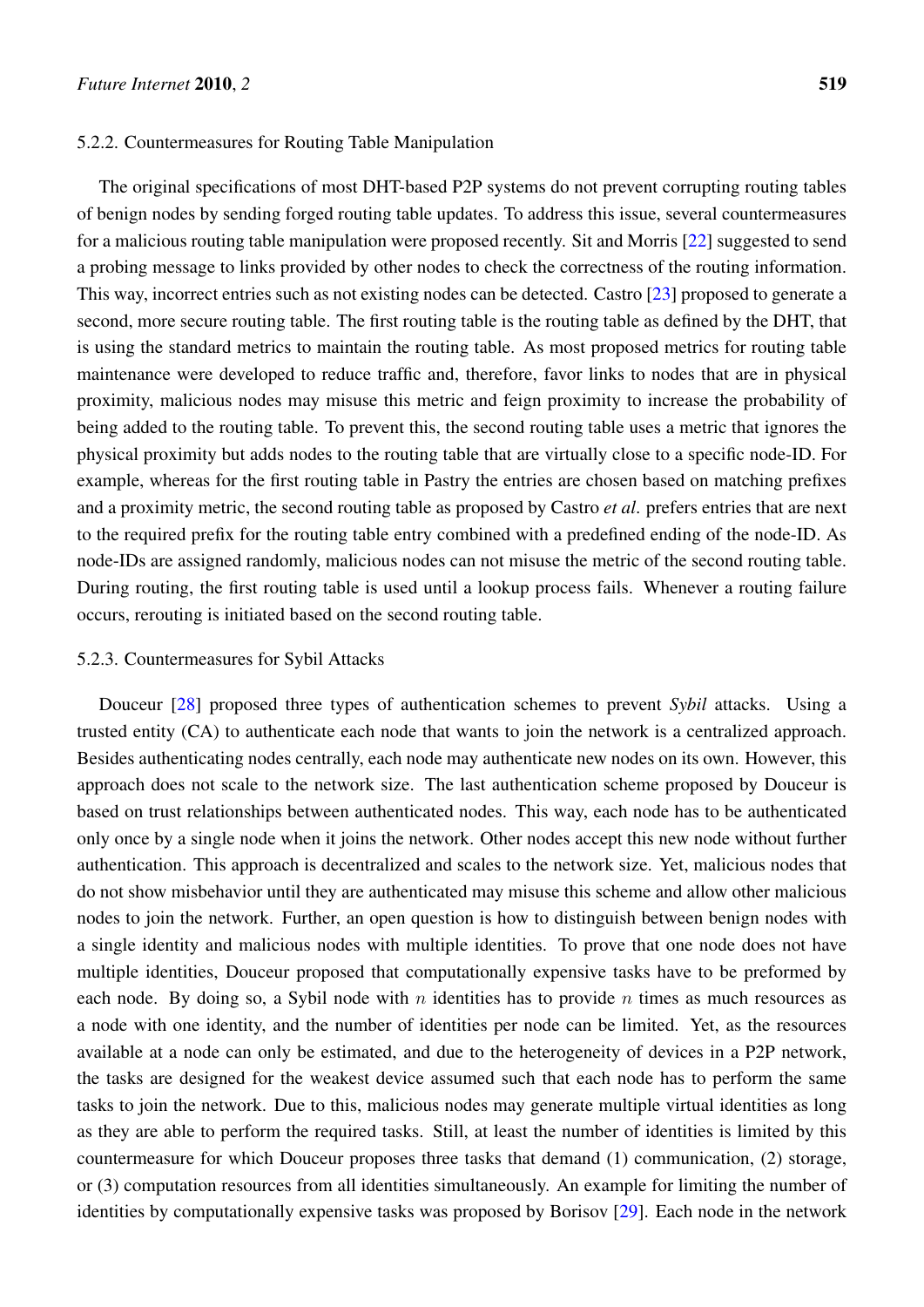has to solve *computational puzzles* at regular intervals. This way, even nodes with high resources are limited in generating multiple identities. The puzzles require a large amount of computation to be solved but the solutions are simple to verify. Due to this, the neighbors of the challenged node can verify the solution without a high computational cost.

Castro *et al*. [[23\]](#page-25-10) proposed to bind the virtual node to a real world identity. This way, users have to authenticate themselves instead of their node. Also paying real world resources (e.g. money) to enter the network would limit the number of identities. Yet, these approaches require a CA for reliable user authentication.

Analyzing the relationship of nodes can also be used to avoid or at least to reduce the impact of *Sybil* attacks. *SybilGuard* [\[30](#page-26-3)] is a prominent approach that analyzes graphs generated by using social networks in order to separate malicious nodes from honest ones. Besides social relationships, relationships between nodes during booting can also provide insights that can be harnessed to reduce the impact of *Sybil* attacks. As an example, Danezis *et al*. [[31\]](#page-26-4) proposed a modified routing metric to reduce the impact of malicious nodes in a DHT. Danezis *et al*. assume that *Sybil* nodes join the network at a single point of the bootstrapping graph. Due to this, malicious nodes are mostly connected to other malicious nodes only and, therefore, can not affect the rest of the network. Thus, the routing algorithm can benefit when related nodes are preferred during routing.

Further, several approaches were proposed to improve the robustness of trust-based metrics to Sybil attacks [[32](#page-26-5)[,33](#page-26-6)]. While those trust-metrics were developed to limit the impact of free riders, the proposed solutions also prevent that *Sybil* nodes improve their own reputation.

## *5.3. Attacking MANETs*

MANETs are vulnerable to several attacks due to their decentralized and wireless characteristics. In the following, we present selected attacks on MANETs that affect both the routing algorithm and the data transmission. We further discuss *Sybil* attacks in the context of MANETs.

#### 5.3.1. Malicious Behavior during Route Discovery and Maintenance

In order to transmit packets to nodes which are not in direct transmission range of the source node, intermediate nodes have to operate as routers to forward the packets to their destination. For this, the MANET routing algorithm has to rely on the cooperation of the intermediate nodes. Yet, the required cooperation can not be assumed without restrictions in real-world environments. Misbehaving nodes may tamper with the routing algorithm by, e.g., forging, redirecting, or dropping routing messages.

A wide range of routing attacks was introduced in the recent years. The *Blackhole* attack is one of the most aggressive routing attacks on MANETs. *Blackholes* manipulate the routing algorithm to redirect network traffic. For this, the routing metric is misused to increase the probability that the traffic is routed via the *Blackhole*. As a result, the malicious node is capable of analyzing the transmitted data or of denying the service by dropping the received packets.

Further, the routing algorithm may be misused for *Resource Consumption* attacks. We consider for example a reactive routing protocol and a malicious node that initiates a high number of route requests. As the bandwidth of MANETs is strongly limited and request messages are forwarded by each neighbor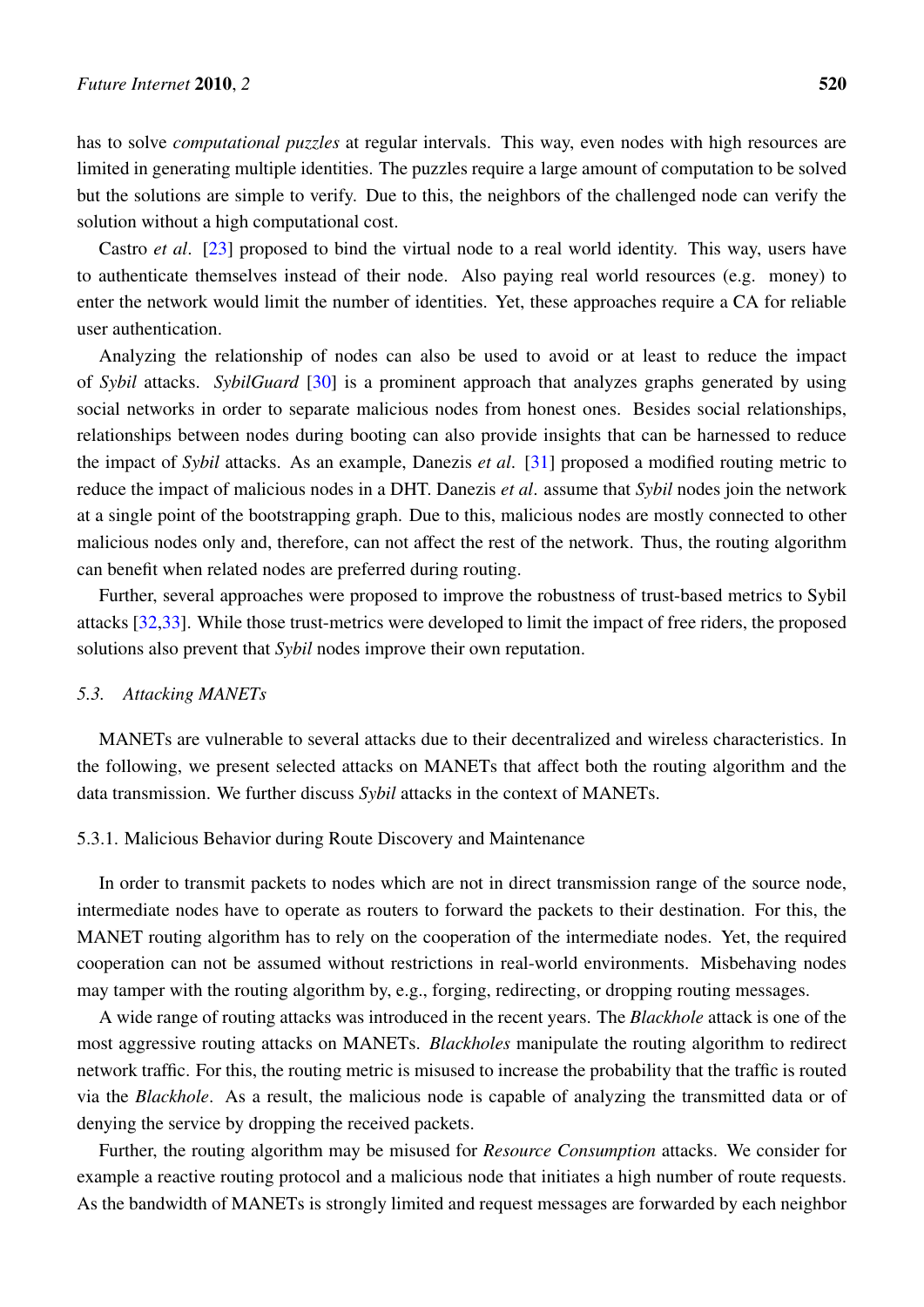of the malicious node, those attacks can affect large parts of the network. Further, by forging the source field of the request messages, benign nodes can be accused for misbehavior and countermeasures can be evaded.

Besides an intended misbehavior, a selfish behavior can also affect the functionality of a MANET. Selfish nodes refuse to cooperate in acting as routers for other nodes in order to save resources. Since the functionality of MANETs is based on the cooperation of nodes, selfish nodes affect the availability of the network.

## 5.3.2. Malicious Behavior during Data Transmission

After routes are established successfully, data transmission may still fail as a result of malicious behavior. Malicious nodes may e.g. cooperate during route discovery but deny to forward packets whenever data has to be transmitted. Those *Selective Forwarding* attacks may be hard to detect, especially when a node behaves benignly temporarily and only drops packets sent by specific nodes.

Further, by sending forged messages for route maintenance, transmission loops can be created. Those loops result in an increased traffic and a denial of service as the packets are dropped when their *time-to-live* exceeds. The ADOV routing protocol for example has been shown to be vulnerable to *Loop Forming* attacks [\[34](#page-26-7)].

## 5.3.3. Sybil Attacks on MANETs

The susceptibility of MANETs to Sybil attacks is comparable to the susceptibility of P2P systems. MANETs are distributed networks and, therefore, in most scenarios no centralized admission control exists. Due to this, a single node can generate multiple virtual identities in a network. Like in P2P systems, malicious nodes may generate multiple virtual identities to increase the impact of other attacks, to evade trust-based countermeasures, or to claim an increased amount of resources.

## *5.4. MANET Countermeasures*

In order to increase robustness and reliability of MANET routing algorithms, several countermeasures were proposed in the recent years. We present selected countermeasures for the MANET attacks introduced previously.

#### 5.4.1. Countermeasures for Attacks during Routing and Data Transmission Phase

Reliable routes and correct data transmission are crucial for a MANET. Most countermeasures introduced in this chapter are capable of preventing malicious behavior during both routing and data transmission phases. The countermeasures can be categorized into intrusion prevention, intrusion detection, and intrusion response mechanisms.

Preventive mechanisms are mostly based on cryptographically secured routing protocols. The *Authenticated Routing for Ad hoc Networks* (ARAN) [\[35](#page-26-8)] is one of the first proposed crypto-based intrusion prevention algorithms for MANETs. *ARAN* uses a Public Key Infrastructure (PKI) to authenticate routing messages. Both route request and route reply messages are signed by the originating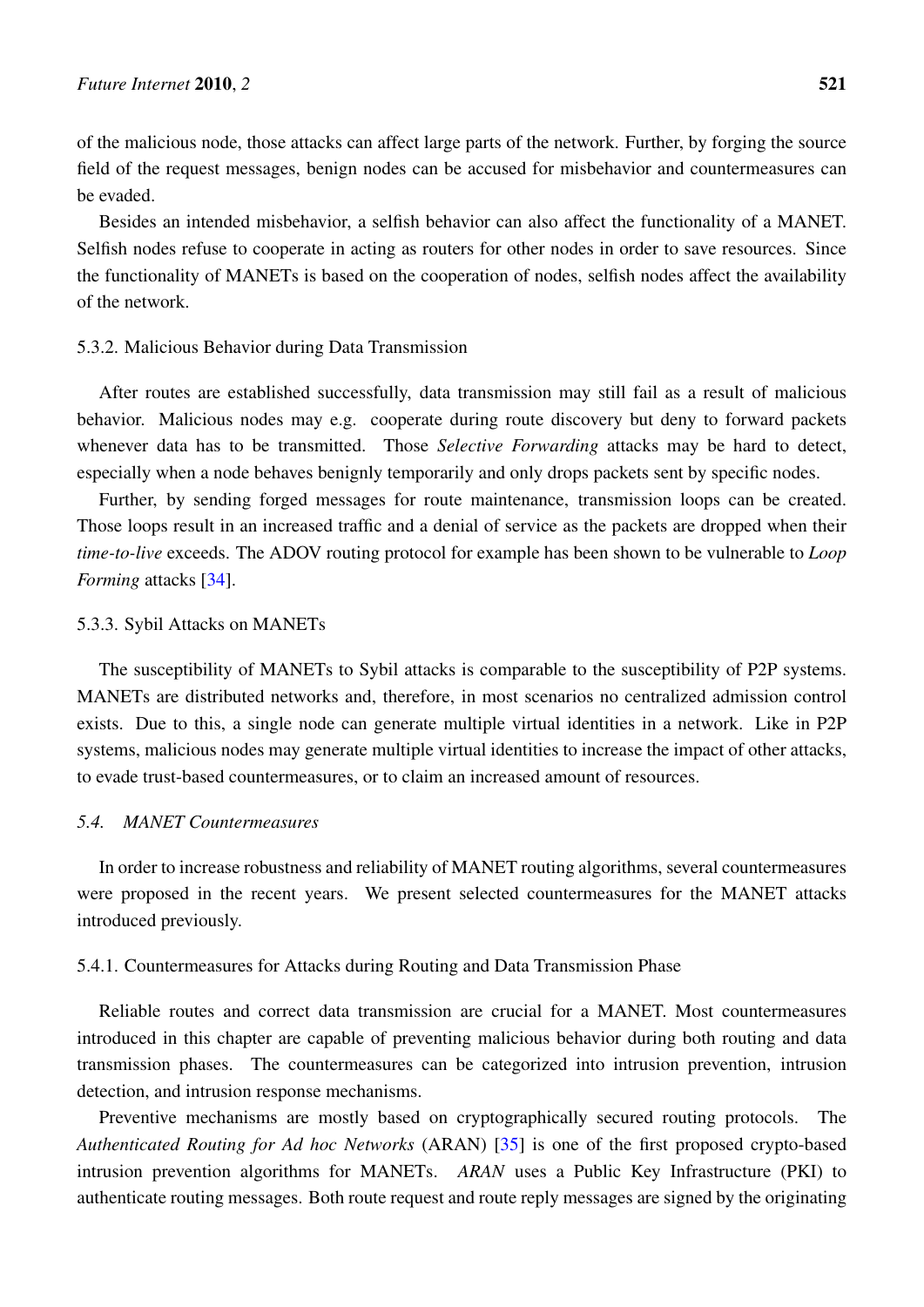node. Each intermediate node validates received messages before these messages are again signed and forwarded. This way, ARAN can prevent attacks that are based on altering routing messages. Yet, on the other hand, a trusted entity that provides cryptographic certificates is required. Further, private key cryptography is computationally expensive. Therefore, further approaches as, e.g., the *Secure Efficient Ad hoc Distance vector (SEAD)* [\[36](#page-26-9)] routing protocol, the *Secure Routing Protocol (SRP)* [[37\]](#page-26-10), and the *Secure AODV (SAODV)* [\[38](#page-26-11)] routing protocol were proposed to overcome or reduce the impact of those drawbacks. By using one-way hash chains instead of asymmetric cryptography, *SEAD* reduces computational resources required for authentication. *SRP* is based on a similar approach by using message authentication codes (*i.e.*, symmetric cryptography and a shared key) instead of asymmetric cryptography for authentication of routing messages. On the other hand, *SAODV* combines asymmetric cryptography with hash chains. *SAODV* distinguishes between mutable fields (as, e.g., the hop count) and static fields (as, e.g., source and destination addresses) of routing messages. As mutable fields have to be modified on each hop from source to destination, computationally cheap hash chains are used for authentication. As static fields have to be signed only at the source, asymmetric cryptography is used.

Besides cryptographic approaches, Yi *et al*. [\[39](#page-26-12)] introduced a trust-based and less costly approach to prevent malicious behavior. By mapping predefined real-world relations to the network, trusted nodes can be identified. Those trusted nodes are assumed to behave benignly. As long as sufficient trusted nodes are available, no malicious node is involved in routing or data forwarding. Yi *et al*. motivated their work with a military scenario where the military rank is defined as a trust level that is mapped directly to nodes. Nodes with high trust level are preferred for routing to ensure that messages are delivered correctly. Although the trust-based approach is less costly compared to previously presented cryptographic intrusion prevention mechanisms, it can only be used in scenarios where trust-relationships between nodes exist.

As intrusion prevention can fail, a network has to be capable of detecting ongoing malicious behavior. Therefore, intrusion detection is required. One of the first Intrusion Detection Systems (IDS) for MANETs is the *Watchdog* IDS introduced by Marti *et al*. [[40\]](#page-26-13). Assuming bidirectional wireless links, each node in a wireless network receives all messages sent by nodes in transmission range. The *Watchdog* algorithm is based on analyzing these overheard messages to verify the behavior of nodes in the neighborhood. Whenever a malicious node drops a received message, the predecessor on the route can detect this misbehavior as the malicious node has received but not forwarded a message. This information can be used to exclude the malicious node from routes. Furthermore, as long as the data is not encrypted, neighbor nodes are able to detect forged or modified messages. In order to operate correctly, *Watchdog* requires bidirectional links and wireless interfaces operating in promiscuous mode. Since *Watchdog*, several other IDSs were proposed. For instance, Kurosawa *et al*. [[41\]](#page-26-14) introduced a more specialized IDS for the *Blackhole* attack in AODV-based MANETs. In AODV, each routing message sent by a node is marked by a unique sequence number. These sequence numbers are used to determine the freshness of the routing information. *Blackholes* tamper with the sequence numbers to feign fresh routes and, therefore, increase the probability that routes are established based on the forged messages. To detect forged messages, Kurosawa *et al*. proposed a metric based on the difference between the received sequence number and stored sequence numbers from previously established routes with the same destination node. When the sequence numbers differ strongly, a *Blackhole* may be involved.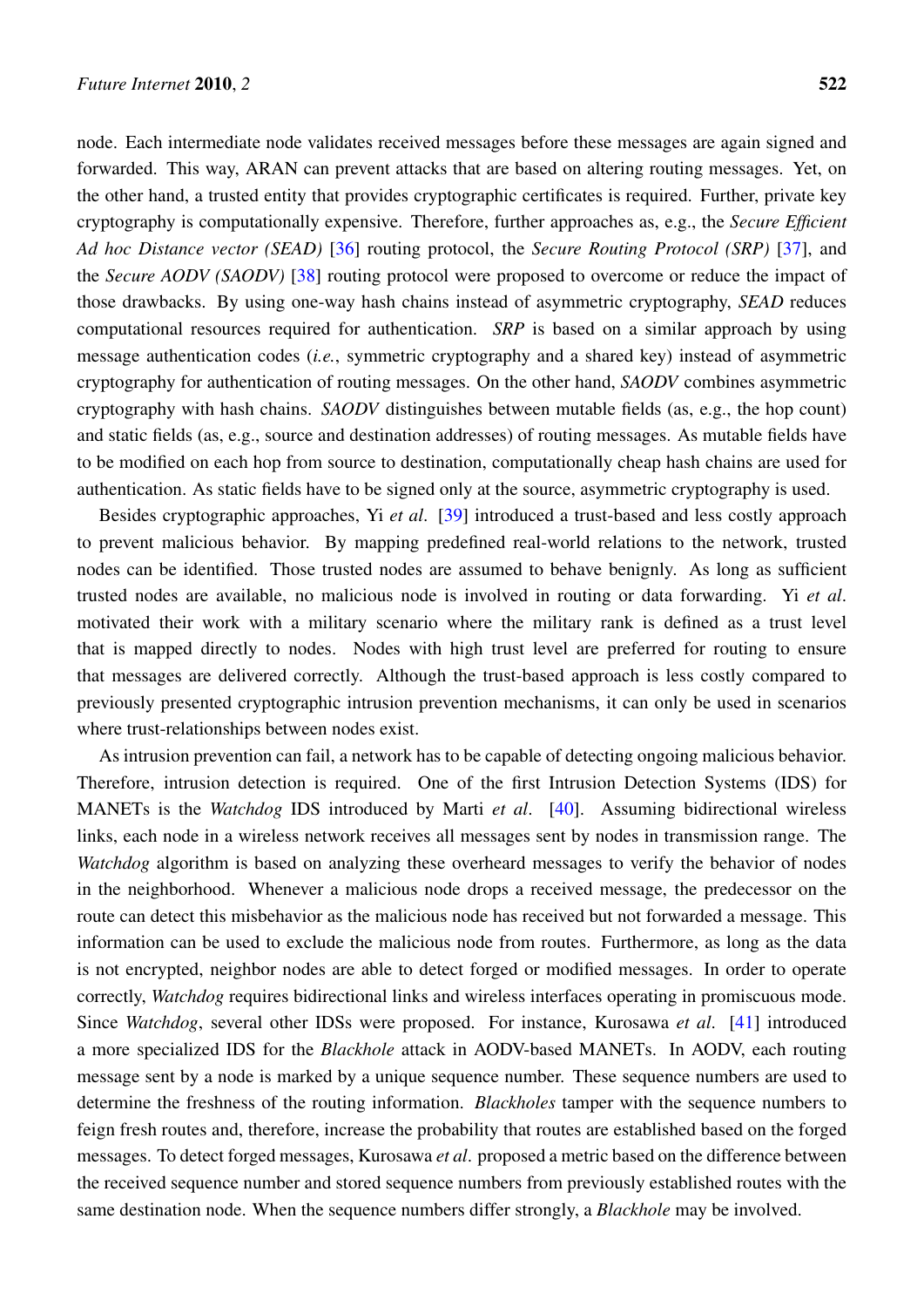After detecting malicious nodes, Intrusion Response Systems (IRS) exclude malicious nodes from routes. The *Pathrater* was proposed by Marti *et al*. [[40\]](#page-26-13) in combination with the *Watchdog* IDS. Each node in the neighborhood has a trust level defined by the *Pahtrater*. The data transmission is monitored by the *Watchdog* and whenever a node does not forward a packet correctly, the trust level is decreased. During routing, the average trust level per route is calculated and the route with the highest trust level is preferred. Further, the path length is considered by the *Pathrater* to ensure that short routes (regarding the number of hops) are preferred over longer ones with an equal trust level.

A prominent combination of a trust-based IRS with an IDS was proposed by Buchegger *et al*. [[42\]](#page-27-0). The *Cooperation of Nodes-Fairness in Dynamic Ad-Hoc Networks* (CONFIDANT) system consists of the *Monitor*, the *Trust Manager*, the *Reputation System* and the *Path Manager*. The *Monitor* detects misbehavior of neighbor nodes while the *Reputation System* records detected misbehavior of monitored nodes. When a threshold is exceeded, the *Trust Manager* sends an alarm message to neighbors and the *Path Manager* removes malicious nodes from routing tables. This way, the routing algorithm avoids malicious nodes when they are detected. Both approaches, *Watchdog* with *Pathrater* and *CONFIDANT* are based on detecting malicious nodes by overhearing packets sent in the neighborhood combined with a trust-based metric. However, while a *Watchdog* node has to detect each malicious node on its own, *CONFIDANT* nodes cooperate and share information about malicious nodes. Furthermore, besides bypassing malicious nodes, *CONFIDANT* also denies routing and forwarding services to detected malicious nodes to discourage malicious behavior.

A more recent IDS and IRS combination was presented in [[43\]](#page-27-1). Here, a distinction is made between *unknown*, *known* and *companion* trust levels for neighbor nodes. The trust level depends on the behavior of the node and can be improved from the initial *unknown* level up to the high *companion* level. The metric according to which the behavior of neighbor nodes is rated, is defined as the ratio of correctly forwarded foreign packets and originated own packets. This results in more reliable routes, as trustworthy nodes are preferred for routing.

## 5.4.2. Countermeasures for Sybil Attacks

As MANETs are decentralized and, therefore, a central trusted entity is (most probably) not available, detecting *Sybil* attacks is very challenging. The countermeasures for Sybil attacks proposed by Douceur [\[28](#page-26-1)] can also be used in the context of MANETs. Yet, as resources in a MANET are strongly limited and as network nodes differ strongly in the availability of resources (from mobile phones to high-performance computers), those countermeasure may not be efficient.

Newsome *et al*. analyzed *Sybil* attacks in sensor networks. They proposed multiple countermeasures [\[44](#page-27-2)] to prevent or, at least, limit *Sybil attacks*. Newsome *et al*. assumed that each node in a network has a single network card and, therefore, is only capable of transmitting and receiving data at a single channel simultaneously. The *Radio Resource Testing* was proposed as a countermeasure that is based on this assumption. Each node detects *Sybil* nodes in transmission range by assigning each neighbor to a specific channel. Each neighbor has to transmit a message at a specific time on this channel. Whenever a neighbor does not transmit the message on the assigned channel at the expected time, a potential *Sybil* node is detected. This test has to be repeated multiple times to detect as many *Sybil* nodes as possible in the neighborhood. The approach is simple to implement but requires bandwidth for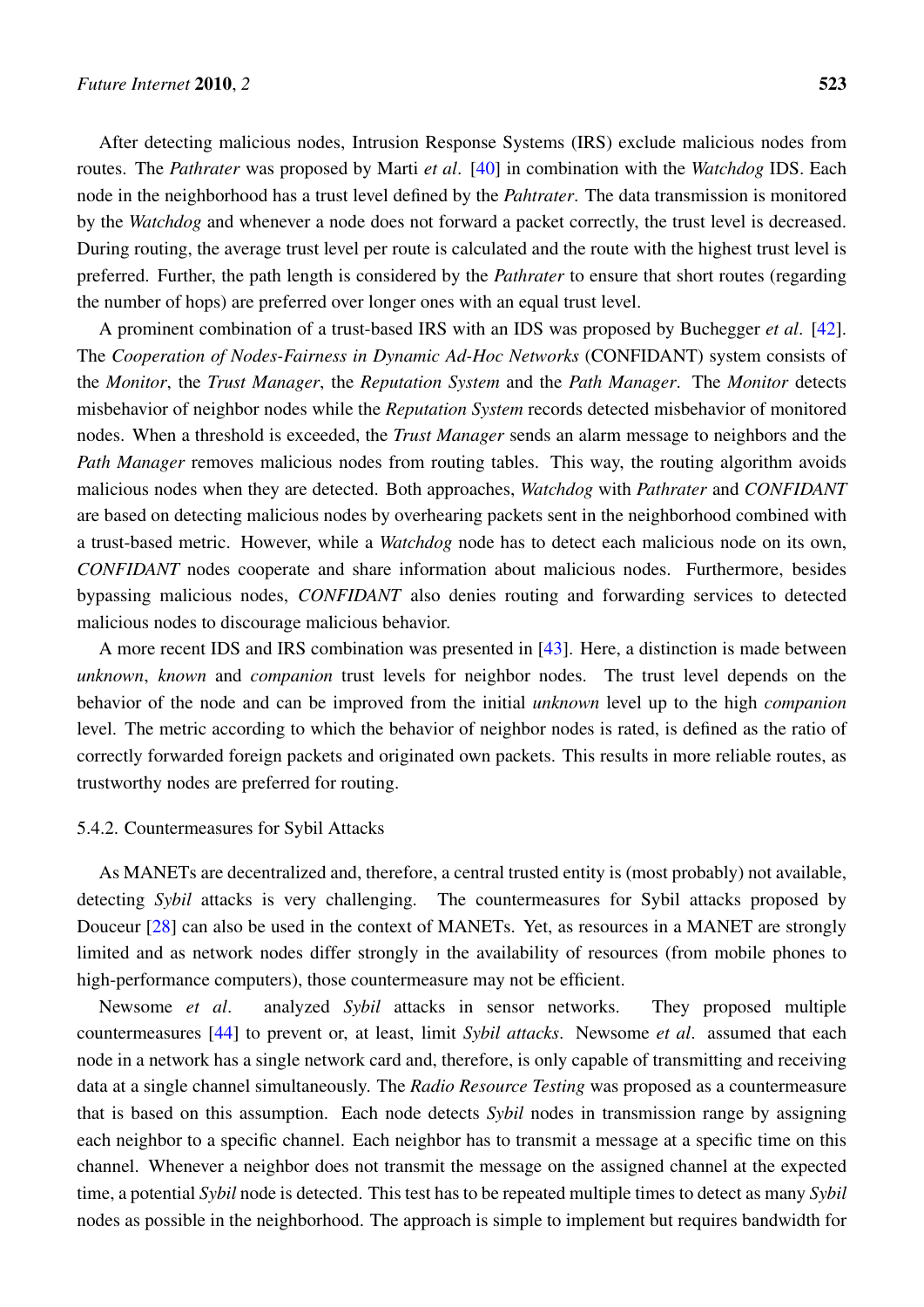the active probing for malicious nodes. Further, *Radio Resource Testing* has to be repeated by each node in the network as no collaboration is performed. Newsome *et al.* additionally introduced the *Code Attestation* and the *Registration* countermeasures. As the code deployed on malicious and benign nodes differs, verifying the memory of a node provides information on whether this node behaves benignly. Also, registering and authenticating each node in the network at a central entity and using a list of known benign nodes may prevent *Sybil* nodes.

Another promising approach uses the mobility of nodes in MANETs to detect *Sybil* attacks. For this, Piro *et al*. introduced the *Passive Ad hoc Sybil Identity Detection (PASID)* [\[45](#page-27-3)]. Each node of the network has to keep track of all nodes in transmission range by overhearing sent messages. This way, the sender of a transmitted message can be identified and, thus, neighbors can be detected. As *Sybil* nodes share the same physical location, nodes which always appear together are suspicious to be a single malicious node. Nodes in transmission range have to be monitored for a sufficiently long time until a node can be accused to be malicious. The specific amount of required time differs due to the mobility of nodes and the scenario size. In order to optimize the efficiency of the detection system, Piro *et al*. proposed a collaboration of nodes during monitoring. By exchanging collected data, malicious nodes can be detected more efficiently and faster. Yet, Piro *et al*. lack to provide a mechanism to identify trustworthy nodes that can be used for a collaborative monitoring. As *PASID* may falsely suspect benign nodes that travel in a group, Piro *et al*. introduced an extension to their algorithm. The *PASID with Group Detection (PASID-GD)* algorithm is capable of distinguishing between malicious and benign nodes that travel together in close proximity by monitoring collisions on the Medium Access (MAC) Layer. Whenever multiple benign nodes are in transmission range, collisions occur since nodes eventually start transmitting at the same time. In contrast, as *Sybil* nodes share the same network card, data has to be sent in a serial way and, thus, no collisions occur. This results in a strongly reduced probability of false positives during *Sybil* detection.

Tangpong *et al*. [\[46](#page-27-4)] followed a similar approach to identify neighbors by overheard messages. In contrast to Piro *et al*, Tangpong *et al*. suggested an approach on how to prevent a misuse of the collaboration scheme for the detection of *Sybil* attacks. They proposed a PKI-based approach to enable a reliable collaboration and to validate exchanged observations between nodes to increase the effectiveness of the countermeasures. The observations are signed before they are transmitted in order to avoid benign nodes getting accused falsely by modified or forged observation messages. Due to the combined effort of multiple nodes, efficiency can be increased. Yet, this happens at the cost of a required PKI and the resource requirements of asymmetric encryption.

## *5.5. Attacking MP2P*

MP2P networks are affected by both MANET and P2P attacks. Due to the characteristics of MP2P networks, (some of the) attacks may show more severe effects on MP2P networks than on MANETs or P2P networks individually.

As both systems are susceptible to insider attacks that deny cooperation during data transmission, MP2P networks are affected strongly by this kind of attacks. Especially in layered MP2P networks, denying correct forwarding on network layer would affect the packet delivery ratio and, thus, the lookup process strongly as, due to the multi hop data transmission on application and network layer, a high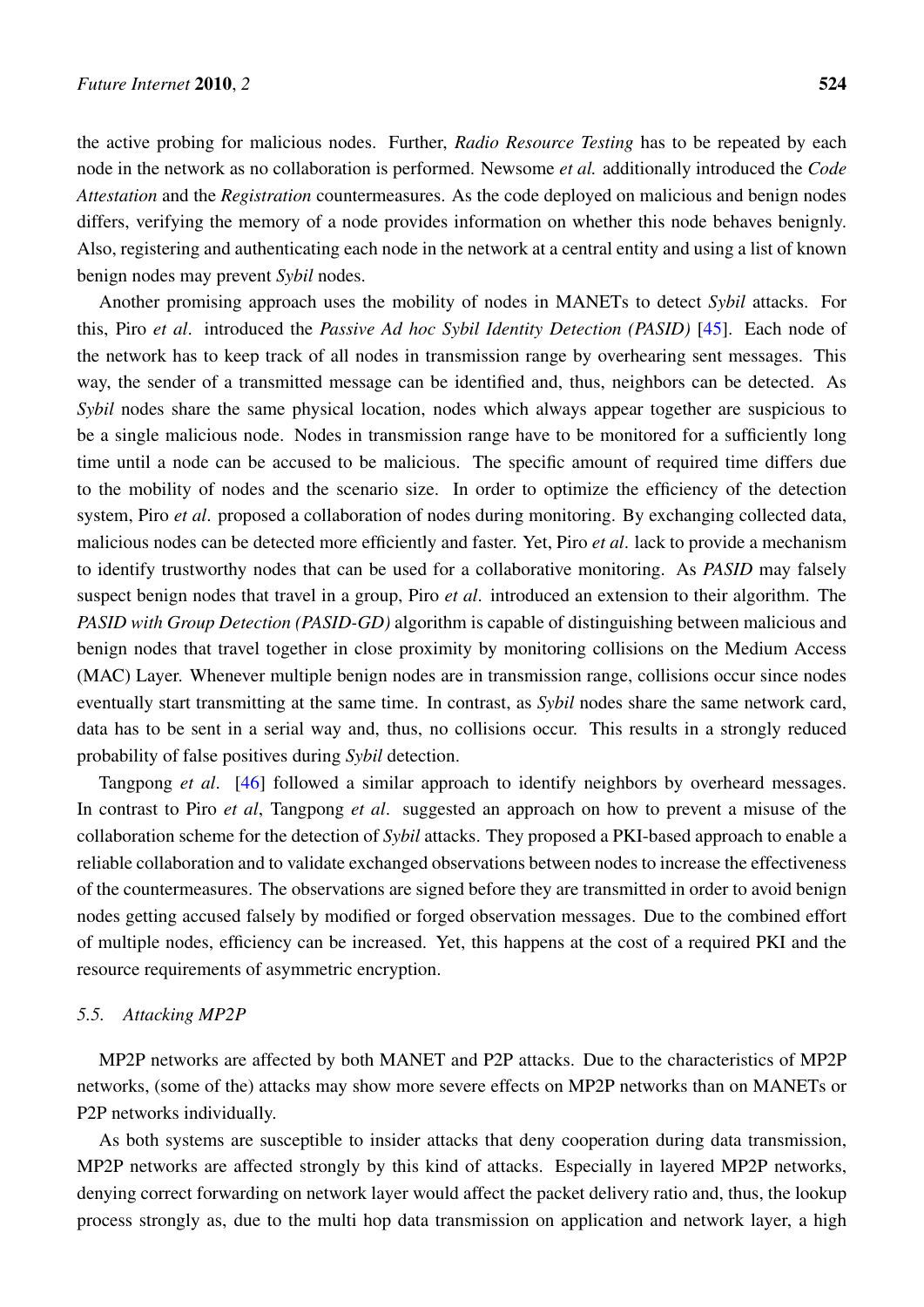amount of network layer requests is required to perform a lookup for an object. Due to the high number of required hops, few malicious nodes in the network are sufficient to affect the routing process with a high probability.

Regarding Sybil attacks, MP2P networks may be attacked on both layers. Due to this, a malicious node will most probably attack the layer with the weakest countermeasure. Therefore, the probability of success for generating multiple identities in an MP2P network is increased compared to a MANET with a more robust overlay or a P2P system with a more robust underlay, respectively.

Further, MANET attacks can be modified to attack the P2P services. E.g., modified *Blackholes* may redirect only routes to specific nodes to deny objects managed by them. On the other hand, malicious nodes may misuse P2P mechanisms like the routing table maintenance to increase the traffic and initiate a resource consumption attack on the MANET. Therefore, MANET robustness is required to provide reliable services by the P2P network but a benign behavior on the P2P network is also required as, otherwise, the underlying MANET can be affected.

## *5.6. Countermeasures in MP2P*

For both P2P systems and MANETs, countermeasures for the attacks presented in the previous sections were proposed in the recent years. (Some of) the approaches may be used to provide security and robustness in MP2P networks. Yet, questions regarding possible synergy effects as well as possible limitations when the countermeasures are deployed in MP2P networks are still open. We discuss the efficiency of countermeasures for P2P systems and MANETs when applied in MP2P networks in this section.

MANETs and P2P systems are vulnerable to malicious behavior during routing or data transmission. Whereas countermeasures proposed for MANETs are mostly based on trust, encryption, and monitoring the behavior of other nodes, most P2P countermeasures provide robustness by increasing the redundancy of the lookup requests and the stored objects. These redundancy-based countermeasures such as *Iterative*, *Redundant*, or *Resistant Routing* require an increased amount of bandwidth and, thus, may be not efficient regarding the bandwidth-constraint MANET underlay of an MP2P network. Further, also *Replicas* require an increased amount of resources, since objects have to be stored and maintained at multiple nodes. Yet, as the availability of nodes can not be guaranteed in a MANET, using *Replicas* might be unavoidable in MP2P networks. The efficiency of the *Routing Failure Test* depends strongly on the implementation of the MP2P system. For example, this test can not be used in architectures as *MADPastry* since the distribution of node-IDs also depends on the number of nodes in the particular physical area. On the other hand, countermeasures developed for MANET routing algorithms are still applicable in MP2P systems as no further limitations occur due to the combination with a P2P network. Therefore, MANET countermeasures are only limited by the same well known factors as when used in a pure MANET architecture. For instance, computational power required for asymmetric encryption or predefined trust relationships can still be problematic. On the other hand, some of the security mechanisms developed for MANETs such as *Watchdog* can be improved by harnessing cross-layer information to increase the overall security of the MP2P network. We present an example for such a cross-layer approach in Section 6.1.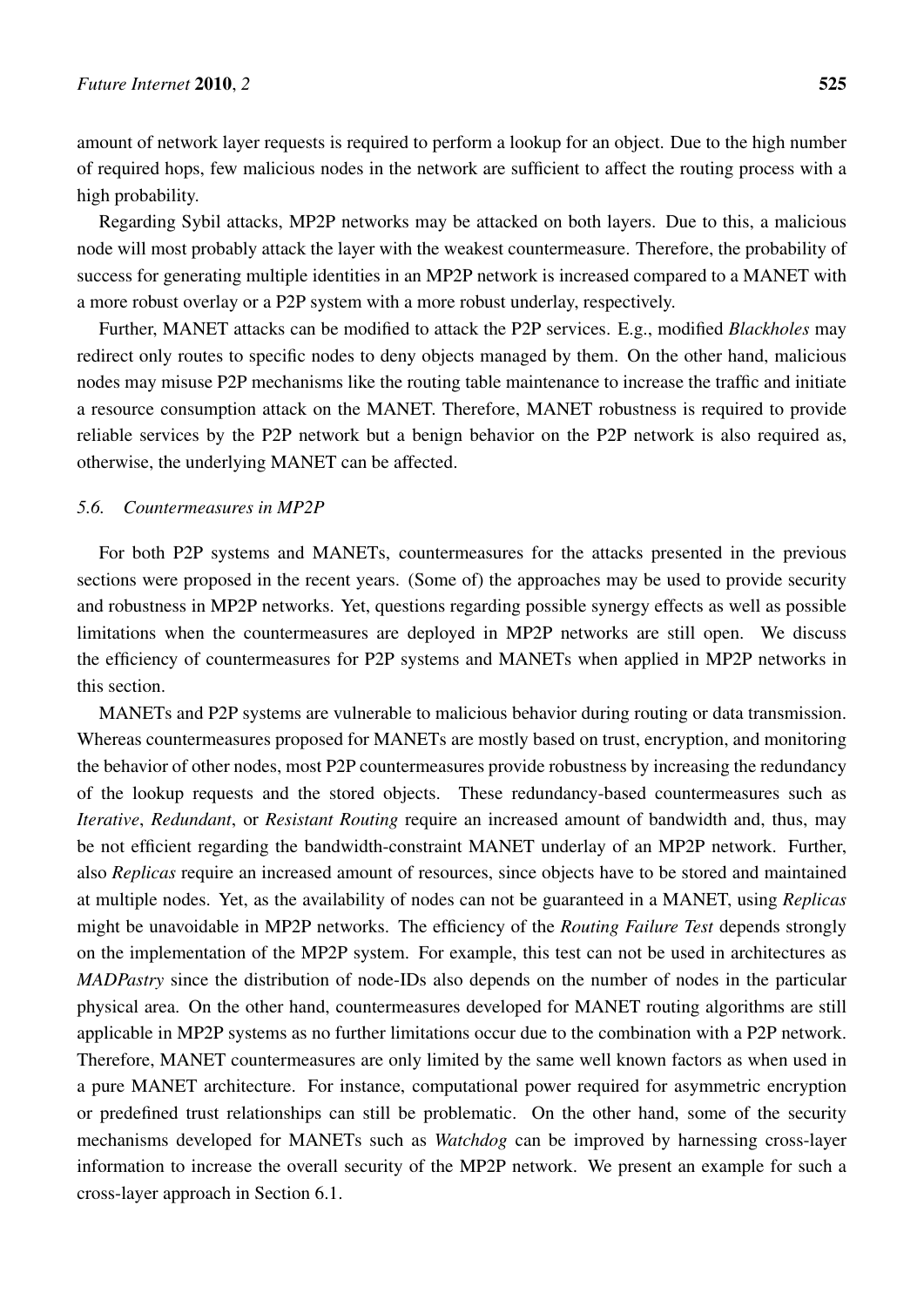Similar to the countermeasures for the routing attack, countermeasures for the *Sybil* attack in P2P systems are also limited by the MANET underlay. Therefore, the countermeasures proposed by Douceur that are based on resource testing (e.g., computational puzzles) are limited due to the underlay resource restrictions. Further, approaches that are based on trust or social relations such as *SybilGuard* can be compromised as the mobile devices can get stolen easier than fixed devices locked up at home or office in, e.g., an Internet-based P2P system. On the other hand, as CAs are most likely not available in an MP2P network, binding nodes to real-world identities or charging money for each node that joins the network is hardly realizable. Yet, providing robustness of the routing algorithm by using the bootstrapping graph to establish routes as proposed by Danezis *et al*. is applicable in an MP2P network. Other promising countermeasures for *Sybil* attacks in MP2P networks were originally proposed for MANETs. The *PASID-GD* system works similar to *Watchdog* and is efficient in MP2P networks but can be improved by harnessing cross-layer information. Altogether, a single countermeasure may be sufficient to prevent *Sybil* attacks in MP2P networks if an integrated or a cross-layered MP2P architecture is used.

Also to prevent manipulations of routing tables in P2P networks, multiple countermeasures were proposed but have to be analyzed regarding their applicability in MP2P networks. Sending test messages to each entry added to the routing table to check whether a node is available can be reasonable when the MP2P routing table stores complete underlay routes. Otherwise, a routing approach would be required that is based on flooding the network when the requested node does not exist. On the other hand, generating and maintaining a second routing table in parallel to the main routing table as proposed by Castro *et al.* could consume large amounts of the available bandwidth. Still, this approach could be reasonable in MP2P implementations that maintain routing tables by harnessing overheard messages.

To sum it up, the resource restriction of MP2P networks affects most security measures that were proposed for P2P systems operating on top of a less resource-constraint underlay such as the Internet. Most security mechanisms proposed for MANETs are still applicable in the context of MP2P but can be improved by harnessing cross-layer information.

To the best of our knowledge, only sparse related work on security in MP2P networks exists. Čapkun *et al*. proposed a face-to-face authentication system for MP2P networks [[47\]](#page-27-5). As nodes are mobile, nodes can be carried during bootstrapping to the bootstrapping node for a direct authentication. The authentication process is based on social interaction as the owner of the bootstrapping node has to decide whether a node may join the network. Kutzner *et al.* propose a cryptographic approach to secure the integrated Scalable Source Routing (SSR) protocol [\[48](#page-27-6)]. They authenticate routing messages and certify links to prevent malicious nodes from forging messages based on a PKI. In the PEPERS project [\[49](#page-27-7)], a basic framework for MP2P security mechanisms was developed. By now, only the framework itself is introduced and no further MP2P security mechanisms were proposed.

## 6. Future Work and Conclusion

In the following, we introduce the basic concept of our cross-layer countermeasure for routing attacks in MP2P systems and summarize the core findings on security mechanisms for MP2P networks.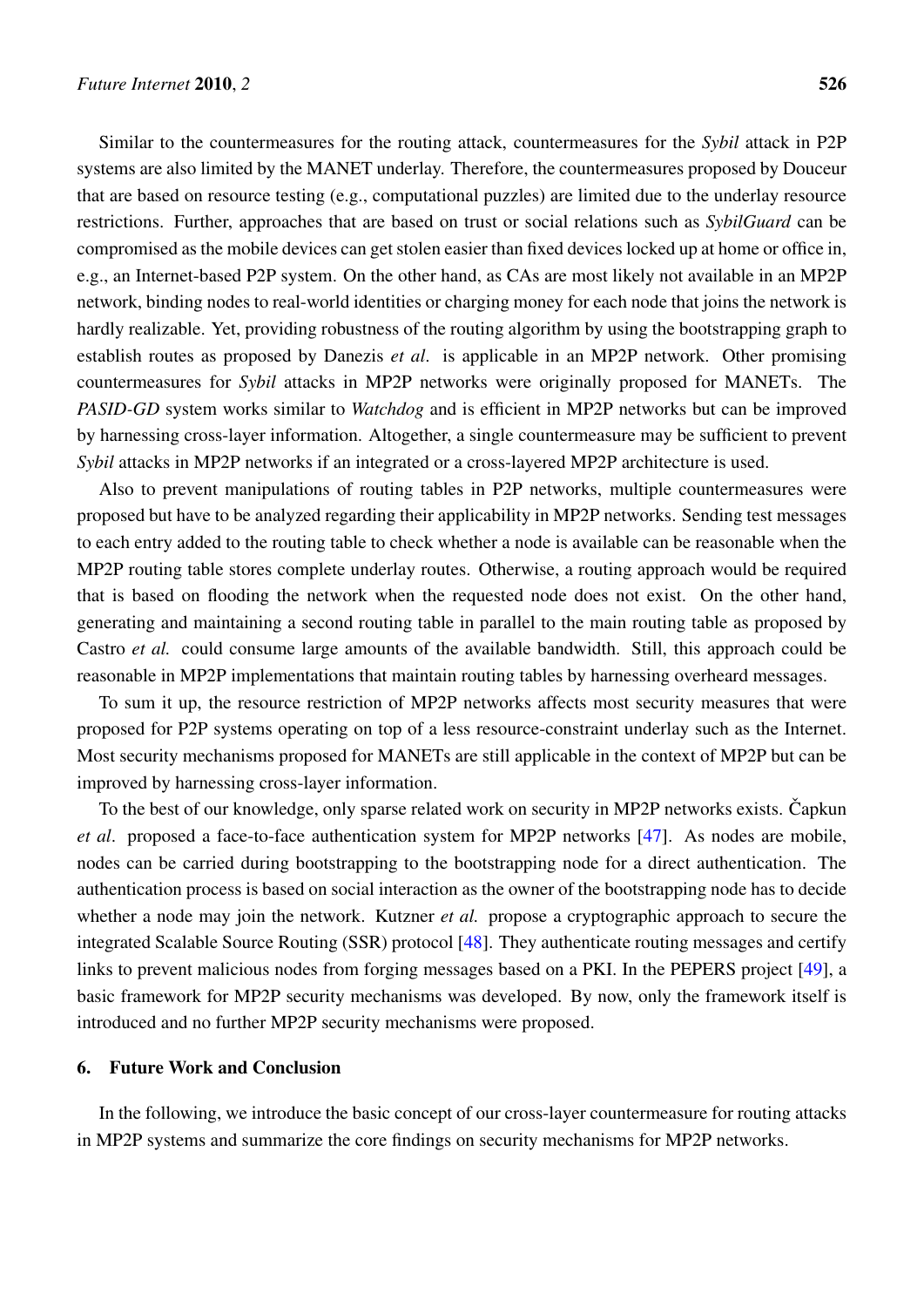#### *6.1. Future Work: A Cross Layer Approach to Increase the Robustness of a MP2P System*

While most traditional security mechanisms for P2P systems are efficient when an underlay with sufficient bandwidth is available, they fail when resources are limited. Therefore, we discuss a cross-layered approach in this section. Cross-layering can improve the robustness of MP2P networks without strongly increasing the required bandwidth.

In promiscuous mode, the neighbors of malicious nodes are able to detect dropped messages, as proposed for the *Watchdog*. Further, most DHT algorithms as Pastry or Chord forward requests closer to the destination with each hop in the P2P overlay. Therefore, malicious nodes that redirect messages can be detected whenever a packet is forwarded to a node that is further away regarding the logical distance to the object-ID. In the case of dropped or redirected lookup requests, the monitoring neighbor node initiates a new lookup and forwards the request to the determined next intermediate overlay node. As there may be more than a single node in transmission range, benign neighbor nodes have to coordinate themselves before flooding the network with several redundant lookup requests. In the best case, the node that has forwarded the request before a misbehaving node was reached restarts the lookup process.

Several countermeasure were proposed to provide secure and robust MANET routing. In the following, we assume a benign behavior of each node regarding the underlay routing and message forwarding and only consider malicious behavior in the overlay. We assume that both source and destination nodes behave benignly. As the source node benefits from a correct routing, a malicious behavior regarding a routing attack is very unlikely. Whenever a destination node behaves maliciously, replicas can be used to increase the availability of objects stored at malicious nodes. Therefore, we consider monitoring intermediate overlay nodes only.

While in a P2P system using a recursive lookup algorithm on top of a wired underlay, malicious nodes can most probably drop messages unnoticed, in wireless networks neighbors can detect dropped or redirected messages. For this, each node in transmission range of sender *r<sup>s</sup>* and malicious receiver  $r_r$  (please note that we refer to a receiver regarding a one-hop physical wireless transmission, not a destination node of a multi hop route) monitors the packets sent by both nodes. If a malicious or selfish node receives a packet but neither forwards it nor responds with a reply message to the source node (as shown in Figure [8\(b\)\)](#page-22-0), all neighbors of both nodes  $(r_s \cap r_r)$  including the sender can detect this attack.

Figure 8. Examples for an attack on an MP2P network and the reaction of the cross-layer countermeasure.

<span id="page-22-0"></span>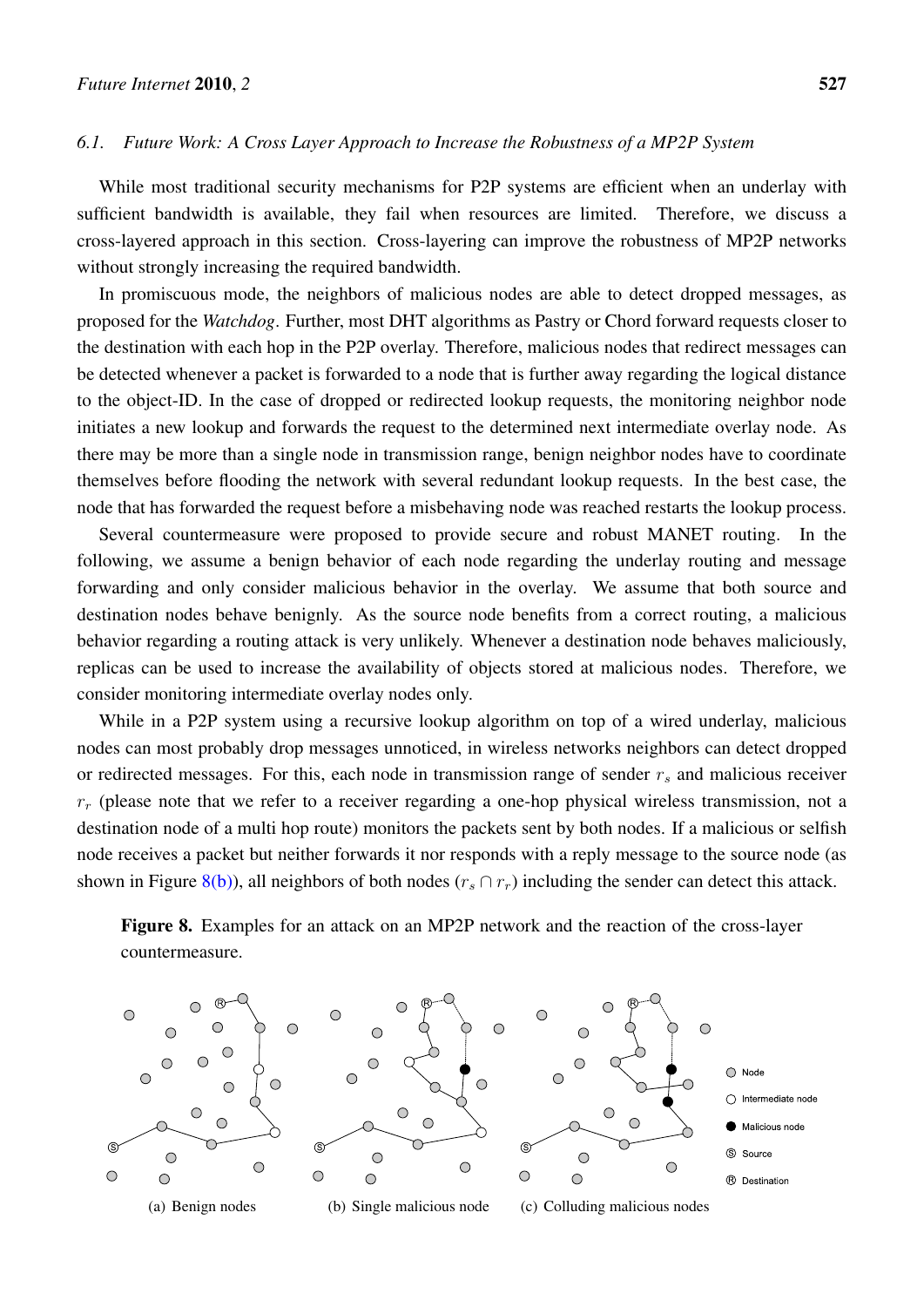Selfish intermediate overlay nodes affect the delivery rate of lookup requests as they drop received requests instead of forwarding them in order to reduce the energy consumption. This behavior can be monitored by neighbors which, in turn, can forward the packet on their own as each node in the network maintains a lookup table for the P2P overlay. In order to prevent loops, unique request IDs and a time to live field have to be used. Also, when a malicious node redirects lookup request, neighbor nodes could forward the request to the correct next hop node or initiate a new lookup process. Due to this, colluding nodes may not generate a routing loop.

Regarding the cross-layer approach, several factors that affect the efficiency of security measures have to be analyzed, including node mobility and physical node density in the underlay. As an example, an intermediate node could leave reception range of a monitoring neighbor before a packet is forwarded correctly. This way, false positives could be generated, *i.e.*, the monitoring neighbor detects a packet loss where none occurred. Therefore, only neighbors that are in close proximity (regarding transmission/reception range) to the monitored node should be considered for performing monitoring tasks.

The node density defines the probability that nodes may be available, when both sender and receiver behave maliciously. Thus, the efficiency of the cross-layer countermeasure has to be evaluated regarding the node density of the network.

The following three aspects were originally presented by Marti *et al*. in the context of *Watchdog* [\[40](#page-26-13)]. Yet, these aspects also affect our proposed approach. (1) An ambiguous collision may occur when packets sent by intermediate nodes collide with other packets. In this case, a monitoring node can not be sure whether a packet was transmitted correctly by the monitored node. (2) Colluding malicious nodes could generate a collision on purpose. Neighbor nodes may not detect this collision and assume the packet was transmitted correctly. (3) The sender may limit transmission range. When all monitoring neighbor nodes are within reach of the limited transmission range but the next hop node is not, the monitoring may also be misled.

## 6.1.2. Open Problems

To sum it up, we are able to prevent lookup requests from being dropped or redirected as long as the underlay routing algorithm operates correctly. For this, each node has to monitor all nodes in transmission range and a sufficient density of monitoring nodes is required. Yet, we are still facing open problems regarding the monitoring of neighbor nodes as mentioned in [[40\]](#page-26-13).

## *6.2. Conclusion*

In this paper, we discussed different approaches of combining MANETs and P2P systems into MP2P systems. We analyzed major challenges in securing MP2P networks by analyzing attack vectors of MANETs and P2P systems. We considered attacks such as Sybil or routing attacks that affect both MANETs and P2P systems and, thus, will also affect MP2P networks. We discussed the efficiency of security mechanisms that were proposed for MANETs and P2P systems independently in the context of MP2P systems. Most P2P networks and most security measures for P2P systems were developed under the assumption of a large amount of available resources. Due to this, limitations introduced by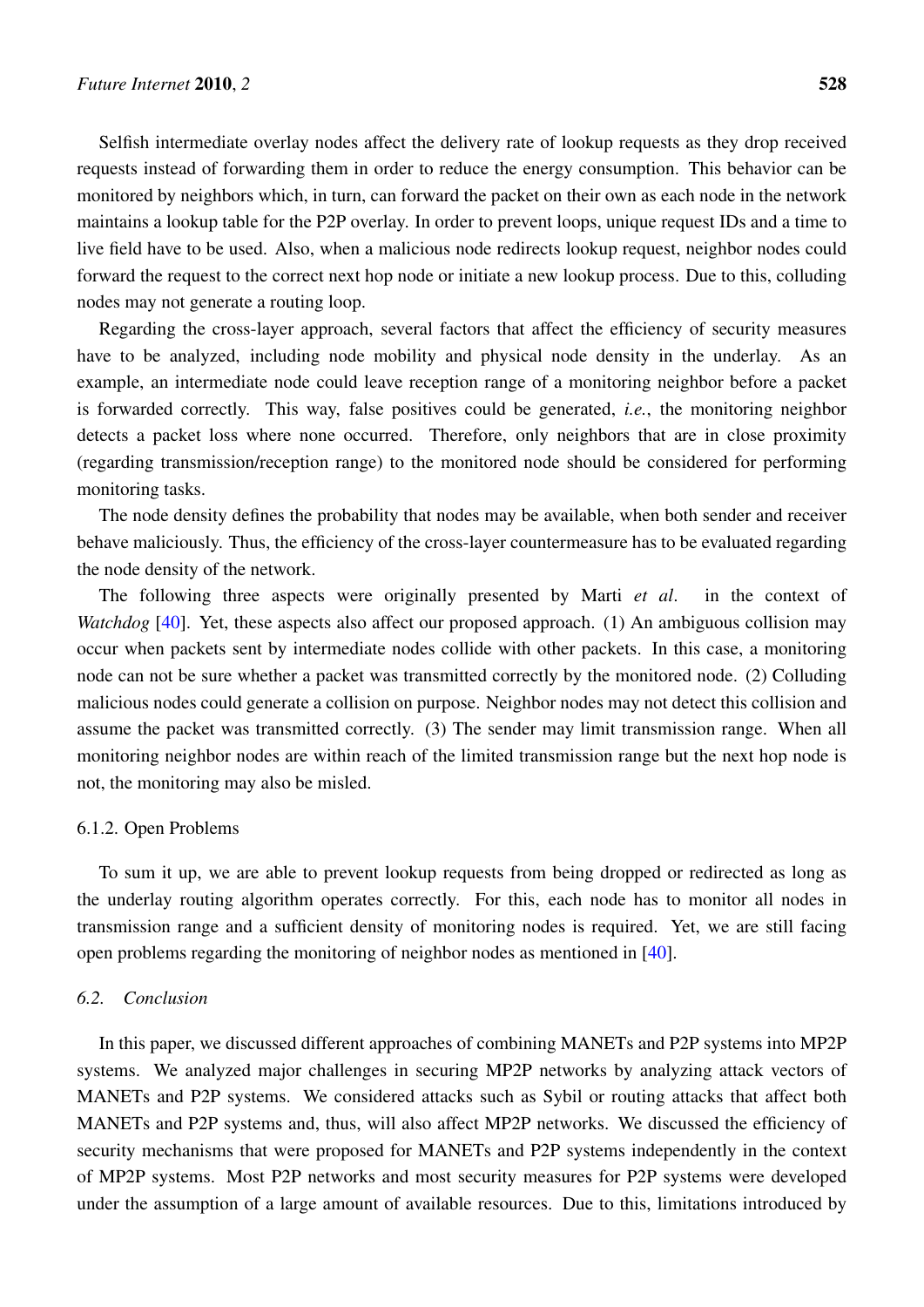the MANET underlay affect the P2P overlay and the security measures for P2P systems strongly. On the other hand, security mechanisms developed for MANETs are still applicable in MP2P systems. Yet, the security measures can be improved when the security mechanisms designed for MANETs and P2P systems are combined in a cross-layered approach. We introduced an adapted security mechanism for MP2P networks that harnesses a cross-layer information exchange. This security mechanism provides robustness against multiple routing attacks while keeping the generated overhead on a reasonable level, thus considering the resource constraints of MP2P systems.

## References

- <span id="page-24-0"></span>1. Steinmetz, R.; Wehrle, K.; Götz, S.; Schollmeier, R.; Rieche, S.; Eberspächer, J.; Heckmann, O.; Darlagiannis, V.; Mauthe, A.; Koppen, C. *Peer-to-Peer Systems and Applications*; Springer: Berlin, Germany, 2005.
- <span id="page-24-1"></span>2. Clarke, I.; Sandberg, O.; Wiley, B.; Hong, T. Freenet: A distributed anonymous information storage and retrieval system. In Proceedings of the ICSI Workshop on Design Issues in Anonymity and Unobservability, Berkeley, CA, USA, 25–26 July 2000.
- <span id="page-24-2"></span>3. Kirk, P. Gnutella—A Protocol for a Revolution, 2010. Available online: http://rfc-gnutella. sourceforge.net/ (accessed on 29 September 2010).
- <span id="page-24-3"></span>4. Kazaa. Download KaZaA, 2010. Available online: www.kazaa.com/ (accessed on 29 September 2010).
- <span id="page-24-4"></span>5. Kanchanasut, K.; Tunpan, A.; Awal, M.A.; Das, D.K.; Wongsaardsakul, T.; Tsuchimoto, Y. *A Multimedia Communication System for Collaborative Emergency Response Operation in Disaster-affected Areas*; TR 2007-1; Technical Report, Internet Education and Research Laboratory (intERLab), Asian Institute of Technology (AIT): Bangkok, Thailand, 2007.
- <span id="page-24-5"></span>6. Industrieanlagen-Betriebsgesellschaft mbH. IABG–InfoCom–HiMoNN—An efficient and highly mobile Ad-hoc Network Node, 2010. Available online: www.iabg.de/infokom/fachthemen/ himonn\_en.php (accessed on 29 September 2010).
- <span id="page-24-6"></span>7. One Laptop per Child (OLPC), A Low-cost, Connected Laptop for the World's Children's Education, 2010. Available online: http://laptop.org/en/ (accessed on 29 September 2010).
- <span id="page-24-7"></span>8. CAR 2 CAR Communication Consortium. Mission & Objective, 2010. Available online: www.car-to-car.org/ (accessed on 29 September 2010).
- <span id="page-24-8"></span>9. Clausen, T.; Jacquet, P. Optimized Link State Routing Protocol (OLSR). *RFC* 2003, RFC 3626.
- <span id="page-24-9"></span>10. Perkins, C.; Belding-Royer, E.; Das, S. Ad hoc On-Demand Distance Vector (AODV) Routing. *RFC* 2003, RFC 3561.
- <span id="page-24-10"></span>11. Haas, Z. A new routing protocol for the reconfigurable wireless networks. In Proceedings 6th International Conference on Universal Personal Communications, San Diego, CA , USA, 12–16 October 1997.
- <span id="page-24-11"></span>12. MacQuire, A.; Brampton, A.; Rai, I.A.; Mathy, L. Performance Analysis of Stealth DHT with Mobile Nodes. In Proceedings of the 4th Annual IEEE International Conference on Pervasive Computing and Communications Workshops, Pisa, Italy, 13–17 March 2006.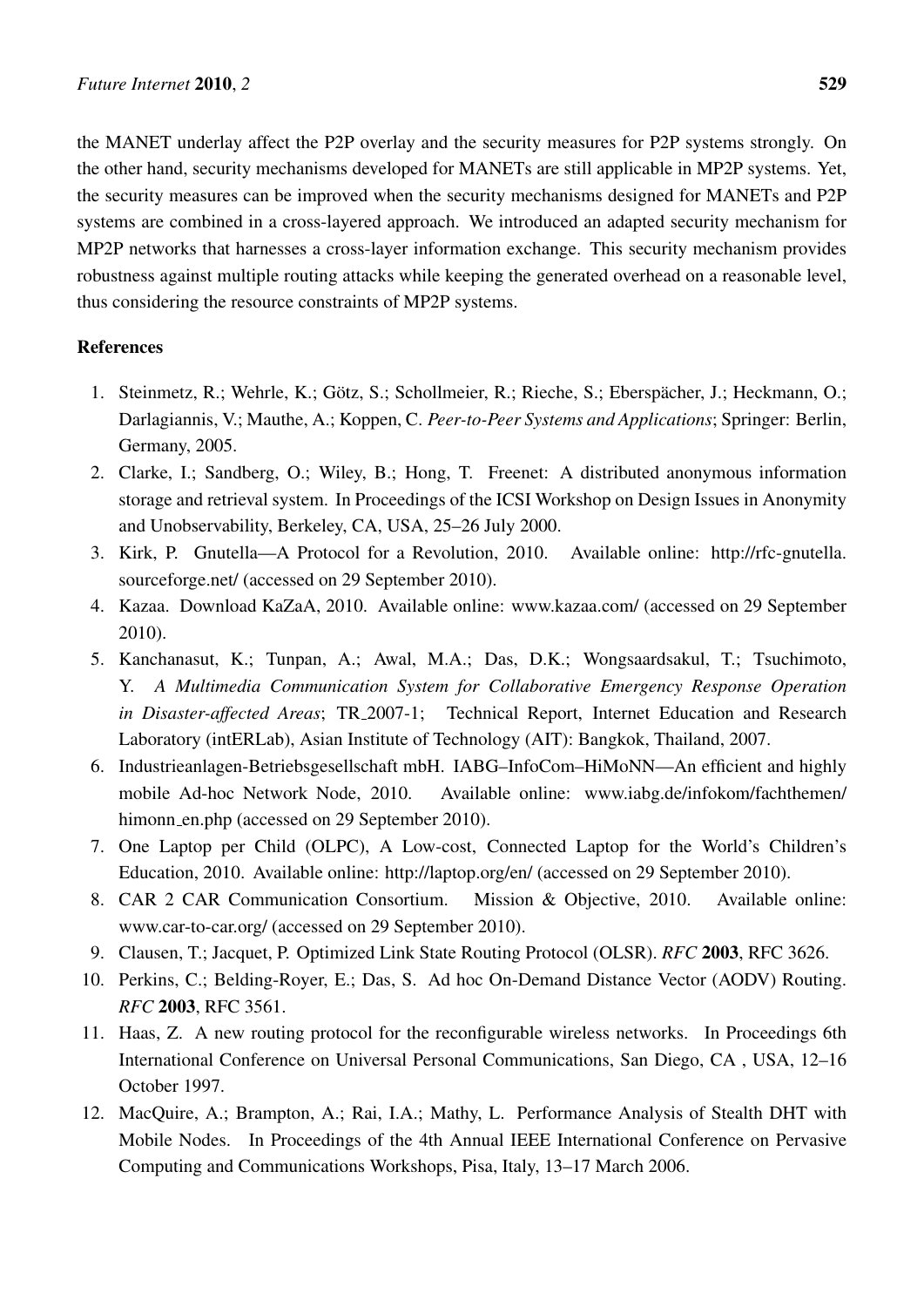- <span id="page-25-0"></span>13. Castro, M.; Villanueva, E.; Ruiz, I.; Sargento, S.; Kassler, A.J. Performance Evaluation of Structured P2P over Wireless Multi-hop Networks. In Proceedings of the 2nd International Conference on Sensor Technologies and Applications, Cap Esterel, France, 25–31 August 2008.
- <span id="page-25-1"></span>14. Gopalan, A.; Znati, T. PeerNet: A peer-to-peer framework for service and application deployment in MANETs. In Proceedings of the 1st International Symposium on Wireless Pervasive Computing, Phuket, Thailand, 16–18 January 2006.
- <span id="page-25-2"></span>15. Millar, G.P.; Ramrekha, T.A.; Politis, C. A Peer-to-Peer Overlay Approach for Emergency Mobile Ad Hoc Network Based Multimedia Communications. In Proceedings of the 5th International ICST Mobile Multimedia Communications Conference, London, UK, 7–9 September 2009.
- <span id="page-25-3"></span>16. Fuhrmann, T. Performance of scalable source routing in hybrid MANETs. In Proceedings of the 4th Annual Conference on Wireless on Demand Network Systems and Services, Obergurgl, Austria, 24–26 January 2007.
- <span id="page-25-4"></span>17. Caesar, M.; Castro, M.; Nightingale, E.B.; O'Shea, G.; Rowstron, A. Virtual ring routing: Network routing inspired by DHTs. *ACM SIGCOMM Comput. Commun. Rev.* 2006, *36*, 351–362.
- <span id="page-25-5"></span>18. Pucha, H.; Das, S.M.; Hu, Y. Ekta: An Efficient DHT Substrate for Distributed Applications in Mobile Ad Hoc Networks. In Proceedings of the 6th IEEE Workshop on Mobile Computing Systems and Applications, English Lake District, UK, 2–3 December 2004.
- <span id="page-25-6"></span>19. Hu, Y.C.; Das, S.M.; Pucha, H. Exploiting the Synergy between Peer-to-Peer and Mobile Ad Hoc Networks. In Proceedings of the 9th conference on Hot Topics in Operating Systems, Lihue, HI, USA, 18–21 May 2003.
- <span id="page-25-7"></span>20. Delmastro, F. From Pastry to CrossROAD: CROSS-Layer Ring Overlay for Ad Hoc Networks. In Proceedings of the 3rd IEEE International Conference on Pervasive Computing and Communications Workshops, Koloa, HI, USA, 8–12 March 2005.
- <span id="page-25-8"></span>21. Zahn, T.; Schiller, J. MADPastry: A DHT Substrate for Practicably Sized MANETs. In Proceedings of the 5th IEEE Workshop on Applications and Services in Wireless Networks, Paris, France, 29 June–1 July 2005.
- <span id="page-25-9"></span>22. Sit, E.; Morris, R. Security Considerations for Peer-to-Peer Distributed Hash Tables. In Proceedings of the 1st International Workshop on Peer-to-Peer Systems, Cambridge, MA, USA, 7–8 March 2002.
- <span id="page-25-10"></span>23. Castro, M.; Druschel, P.; Ganesh, A.; Rowstron, A.; Wallach, D. Secure routing for structured peer-to-peer overlay networks. In Proceedings of the 5th Symposium on Operating Systems Design and Implementation, Boston, MA, USA, 9–11 December 2002.
- <span id="page-25-11"></span>24. Srivatsa, M.; Liu, L. Vulnerabilities and Security Threats in Structured Overlay Networks: A Quantitative Analysis. In Proceedings of the 20th Annual Computer Security Applications Conference, Tucson, AZ, USA, 6–10 December 2004.
- <span id="page-25-12"></span>25. Artigas, M.S.; López, P.G.; Gómez-Skarmeta, A.F. Bypass: Providing secure DHT routing through bypassing malicious peers. In Proceedings of the IEEE Symposium on Computers and Communications, Marrakech, Morocco 6–9 July 2008.
- <span id="page-25-13"></span>26. Hildrum, K.; Kubiatowicz, J. Asymptotically Efficient Approaches to Fault-Tolerance in Peer-to-Peer Networks. In Proceedings of the 17th international Symposium on Distributed Computing, Sorrento, Italy, 1–3 October 2003.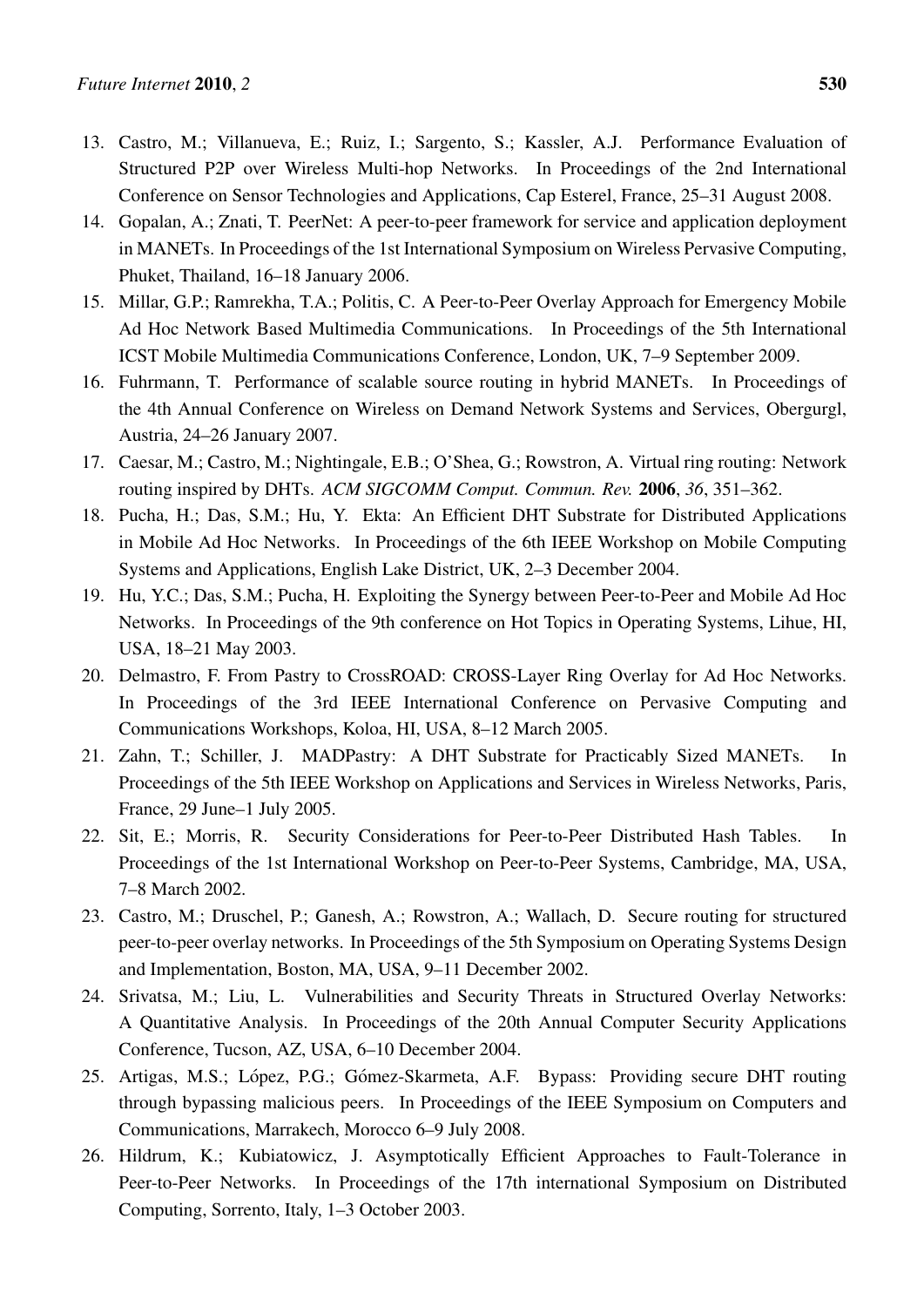- <span id="page-26-0"></span>27. Harvesf, C.; Blough, D.M. The Effect of Replica Placement on Routing Robustness in Distributed Hash Tables. In Proceedings of the 6th IEEE International Conference on Peer-to-Peer Computing, Cambridge, UK, 6–8 September 2006.
- <span id="page-26-1"></span>28. Douceur, J. The Sybil Attack. In Proceedings of the 1st International Workshop on Peer-to-Peer Systems, Cambridge, MA, USA, 7–8 March 2002.
- <span id="page-26-2"></span>29. Borisov, N. Computational Puzzles as Sybil Defenses. In Proceedings of the 6th IEEE International Conference on Peer-to-Peer Computing, Cambridge, UK, 6–8 September 2006.
- <span id="page-26-3"></span>30. Yu, H.; Kaminsky, M.; Gibbons, P.B.; Flaxman, A. SybilGuard: Defending Against Sybil Attacks via Social Networks. In Proceedings of the conference on Applications, technologies, architectures, and protocols for computer communications, Pisa, Italy, 11–15 September 2006.
- <span id="page-26-4"></span>31. Danezis, G.; Lesniewski-Laas, C.; Kaashoek, M.F.; Anderson, R.J. Sybil-Resistant DHT Routing. In Proceedings on the 10th European Symposium on Research in Computer Security, Milan, Italy, 12–14 September 2005.
- <span id="page-26-5"></span>32. Cheng, A.; Friedman, E. Sybilproof Reputation Mechanisms. In Proceedings of the ACM SIGCOMM workshop on Economics of peer-to-peer systems, Philadelphia, PA, USA, 22 August 2005.
- <span id="page-26-6"></span>33. Ji, W.; Yang, S.; Chen, B. A Group-based Trust Metric for P2P Networks: Protection against Sybil Attack and Collusion. In Proceedings of the International Conference on Computer Science and Software Engineering, Wuhan, China, 12–14 December 2008.
- <span id="page-26-7"></span>34. Ning, P.; Sun, K. How to misuse AODV: A case study of insider attacks against mobile ad-hoc routing protocols. *Ad Hoc Netw.* 2005, *3*, 795–819.
- <span id="page-26-8"></span>35. Sanzgiri, K.; Levine, B.N.; Shields, C.; Dahill, B.; Belding-Royer, E.M. A Secure Routing Protocol for Ad Hoc Networks. In Proceedings of the 10th IEEE International Conference on Network Protocols, Paris, France, 12–15 November 2002.
- <span id="page-26-9"></span>36. Hu, Y.C.; Johnson, D.B.; Perrig, A. SEAD: Secure efficient distance vector routing for mobile wireless ad hoc networks. In Proceedings of the 4th IEEE Workshop on Mobile Computing Systems and Applications, Callicoon, NY, USA, 20–21 June 2002.
- <span id="page-26-10"></span>37. Papadimitratos, P.; Haas, Z.J. Secure Routing for Mobile Ad hoc Networks. In Proceedings of the SCS Communication Networks and Distributed Systems Modeling and Simulation Conference, San Antonio, TX, USA, 27–31 January 2002.
- <span id="page-26-11"></span>38. Zapata, M.G.; Asokan, N. Securing Ad Hoc Routing Protocols. In Proceedings of the 1st ACM workshop on Wireless Security, Atlanta, GA, USA, 28 September 2002.
- <span id="page-26-12"></span>39. Yi, S.; Naldurg, P.; Kravets, R. Security-Aware Ad hoc Routing for Wireless Networks. In Proceedings of the 2nd ACM International Symposium on Mobile Ad Hoc Networking & Computing, Long Beach, CA, USA, 4–5 October 2001.
- <span id="page-26-13"></span>40. Marti, S.; Giuli, T.J.; Lai, K.; Baker, M. Mitigating Routing Misbehavior in Mobile Ad Hoc Networks. In Proceedings of the 6th Annual International Conference on Mobile Computing and Networking, Boston, MA, USA, 6–11 August 2000.
- <span id="page-26-14"></span>41. Kurosawa, S.; Nakayama, H.; Kato, N.; Jamalipour, A.; Nemoto, Y. Detecting Blackhole Attack on AODV-based Mobile Ad Hoc Networks by Dynamic Learning Method. *Int. J. Netw. Secur.* 2007, *5*, 338–346.